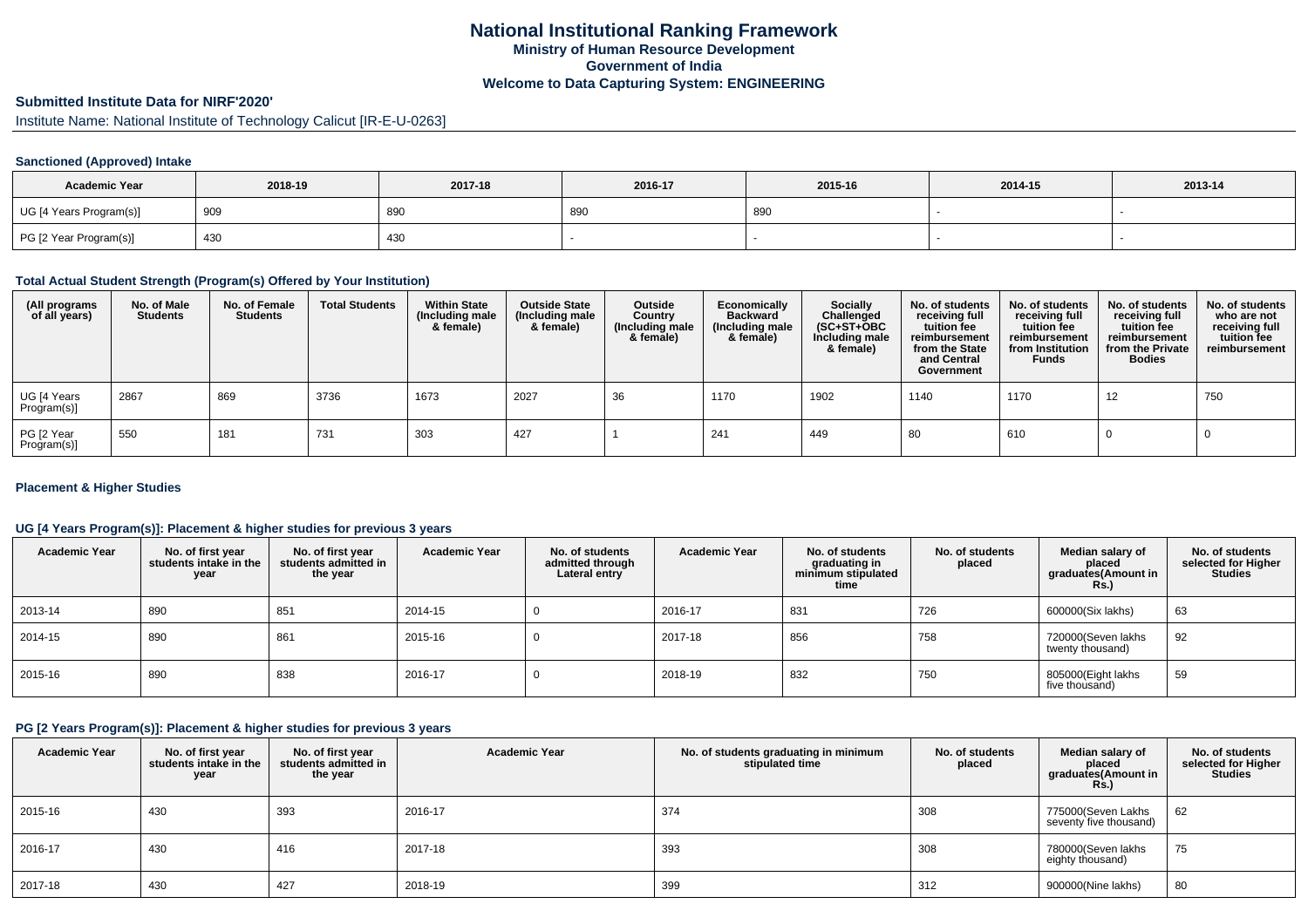### **Ph.D Student Details**

| Ph.D (Student pursuing doctoral program till 2017-18; Students admitted in the academic year 2018-19 should not be entered here.) |         |                       |         |  |
|-----------------------------------------------------------------------------------------------------------------------------------|---------|-----------------------|---------|--|
|                                                                                                                                   |         | <b>Total Students</b> |         |  |
| Full Time                                                                                                                         |         | 485                   |         |  |
| Part Time                                                                                                                         |         | 95                    |         |  |
| No. of Ph.D students graduated (including Integrated Ph.D)                                                                        |         |                       |         |  |
|                                                                                                                                   | 2018-19 | 2017-18               | 2016-17 |  |
| Full Time                                                                                                                         | 95      | 88                    | 42      |  |
| Part Time                                                                                                                         |         |                       |         |  |

### **Financial Resources: Utilised Amount for the Capital expenditure for previous 3 years**

| <b>Academic Year</b>                                                                                                                                                                      | 2018-19                                                                                              | 2017-18                                                                                       | 2016-17                                                                                              |  |  |
|-------------------------------------------------------------------------------------------------------------------------------------------------------------------------------------------|------------------------------------------------------------------------------------------------------|-----------------------------------------------------------------------------------------------|------------------------------------------------------------------------------------------------------|--|--|
|                                                                                                                                                                                           | <b>Utilised Amount</b>                                                                               | <b>Utilised Amount</b>                                                                        | <b>Utilised Amount</b>                                                                               |  |  |
| Annual Capital Expenditure on Academic Activities and Resources (excluding expenditure on buildings)                                                                                      |                                                                                                      |                                                                                               |                                                                                                      |  |  |
| Library (Books, Journals and e-Resources only)                                                                                                                                            | 52083584 (FIVE CRORES TWENTY LAKHS EIGHTY THREE<br>THOUSAND FIVE HUNDRED AND EIGHTY FOUR)            | 36534810 (THREE CRORES SIXTY FIVE LAKHS THIRTY<br>FOUR THOUSAND EIGHT HUNDRED AND TEN)        | 29088457 (TWO CRORES NINETY LAKHS EIGHTY EIGHT<br>THOUSAND FOUR HUNDRED AND FIFTY SEVEN)             |  |  |
| New Equipment and software for Laboratories                                                                                                                                               | 148547643 (FOURTEEN CRORES EIGHTY FIVE LAKHS<br>FORTY SEVEN THOUSAND SIX HUNDRED AND FORTY<br>THREE) | 77614147 (SEVEN CRORES SEVENTY SIX LAKHS<br>FOURTEEN THOUSAND ONE HUNDRED AND FORTY<br>SEVEN) | 115387355 (ELEVEN CRORES FIFTY THREE LAKHS<br>EIGHTY SEVEN THOUSAND THREE HUNDRED AND FIFTY<br>FIVE) |  |  |
| <b>Engineering Workshops</b>                                                                                                                                                              | 9482000 (NINETY FOUR LAKHS EIGHTY TWO THOUSAND)                                                      | 4175283 (FORTY ONE LAKHS SEVENTY FIVE THOUSAND<br>TWO HUNDRED AND EIGHTY THREE)               | 1061293 (TEN LAKHS SIXTY ONE THOUSAND TWO<br>HUNDRED AND NINETY THREE)                               |  |  |
| Other expenditure on creation of Capital Assets (For setting up<br>classrooms, seminar hall, conference hall, library, Lab, Engg<br>workshops excluding expenditure on Land and Building) | 46772983 (FOUR CRORES SIXTY SEVEN LAKHS SEVENTY<br>TWO THOUSAND NINE HUNDRED AND EIGHTY THREE)       | 10645245 (ONE CRORE SIX LAKHS FORTY FIVE<br>THOUSAND TWO HUNDRED AND FORTY FIVE)              | 31640881 (THREE CRORES SIXTEEN LAKHS FORTY<br>THOUSAND EIGHT HUNDRED AND EIGHTY ONE)                 |  |  |

## **Financial Resources: Utilised Amount for the Operational expenditure for previous 3 years**

| <b>Academic Year</b>                                                                                                                                                                            | 2018-19                                                                                         | 2017-18                                                                                                  | 2016-17                                                                                               |  |  |  |
|-------------------------------------------------------------------------------------------------------------------------------------------------------------------------------------------------|-------------------------------------------------------------------------------------------------|----------------------------------------------------------------------------------------------------------|-------------------------------------------------------------------------------------------------------|--|--|--|
|                                                                                                                                                                                                 | <b>Utilised Amount</b>                                                                          | <b>Utilised Amount</b>                                                                                   | <b>Utilised Amount</b>                                                                                |  |  |  |
| <b>Annual Operational Expenditure</b>                                                                                                                                                           |                                                                                                 |                                                                                                          |                                                                                                       |  |  |  |
| Salaries (Teaching and Non Teaching staff)                                                                                                                                                      | 951663286 (NINETY FIVE CRORES SIXTEEN LAKHS SIXTY<br>THREE THOUSAND TWO HUNDRED AND EIGHTY SIX) | 858707167 (EIGHTY FIVE CRORES EIGHTY SEVEN LAKHS<br>SEVEN THOUSAND ONE HUNDRED AND SIXTY SEVEN)          | 545335942 (FIFTY FOUR CRORES FIFTY THREE LAKHS<br>THIRTY FIVE THOUSAND NINE HUNDRED AND FORTY<br>TWO) |  |  |  |
| Maintenance of Academic Infrastructure or consumables and<br>other running expenditures (excluding maintenance of hostels<br>and allied services, rent of the building, depreciation cost, etc) | 399463032 (THIRTY NINE CRORES NINETY FOUR LAKHS<br>SIXTY THREE THOUSAND AND THIRTY TWO)         | 252629597 (TWENTY FIVE CRORES TWENTY SIX LAKHS<br>TWENTY NINE THOUSAND FIVE HUNDRED AND NINETY<br>SEVEN) | 162910256 (SIXTEEN CRORES TWENTY NINE LAKHS TEN<br>THOUSAND TWO HUNDRED AND FIFTY SIX)                |  |  |  |
| Seminars/Conferences/Workshops                                                                                                                                                                  | 18827265 (ONE CRORE EIGHTY EIGHT LAKHS TWENTY<br>SEVEN THOUSAND TWO HUNDRED AND SIXTY FIVE)     | 17494492 (ONE CRORE SEVENTY FOUR LAKHS NINETY<br>FOUR THOUSAND FOUR HUNDRED AND NINETY TWO)              | 1930045 (NINETEEN LAKHS THIRTY THOUSAND AND<br><b>FORTY FIVE)</b>                                     |  |  |  |

### **IPR**

| Calendar year                      | 2018 | 2017 | 2016 |
|------------------------------------|------|------|------|
| No. of Patents<br><b>Published</b> |      |      |      |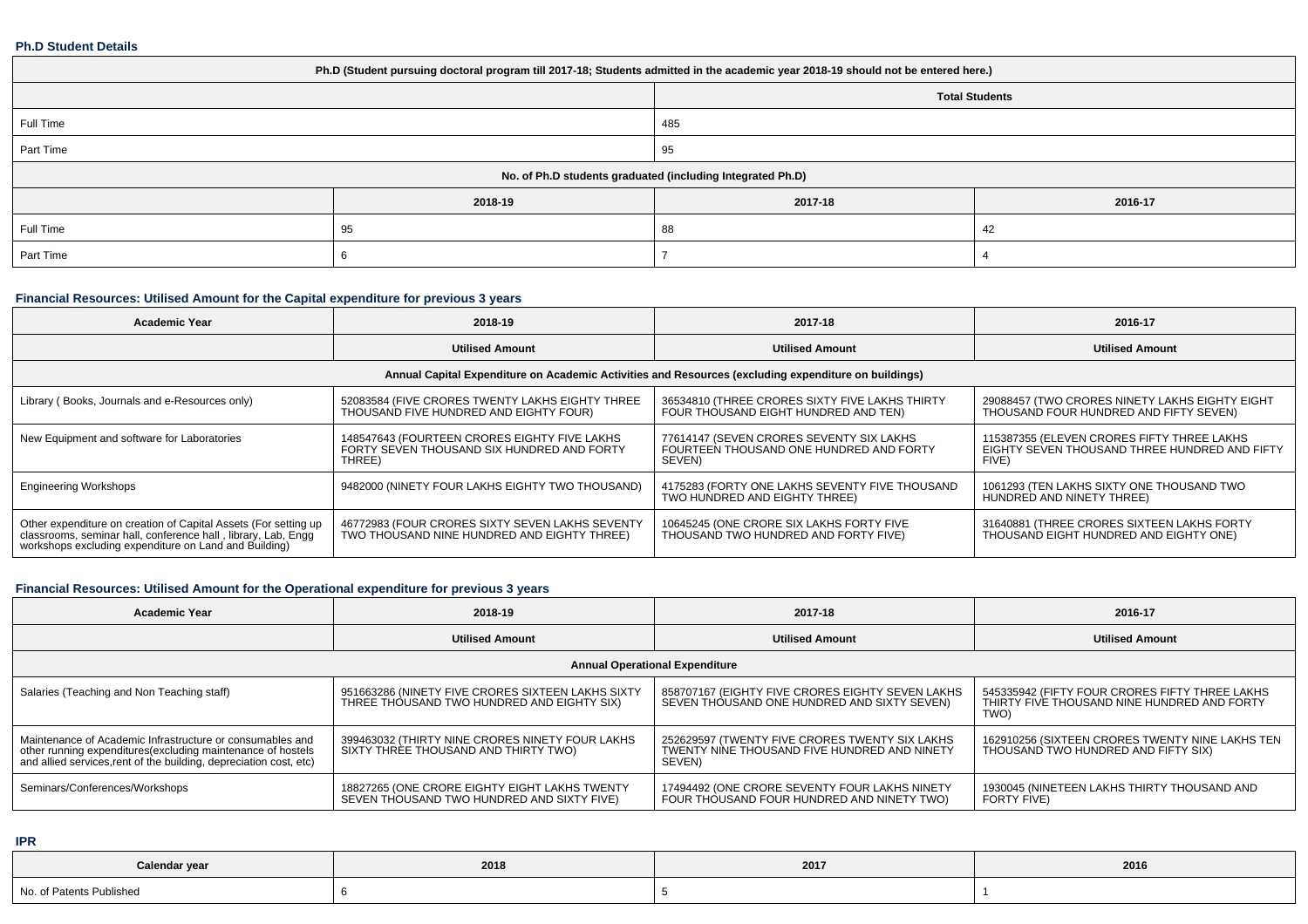| No. of Patents Granted |
|------------------------|
|------------------------|

## **Sponsored Research Details**

| <b>Financial Year</b>                    | 2018-19                                          | 2017-18                   | 2016-17                 |
|------------------------------------------|--------------------------------------------------|---------------------------|-------------------------|
| Total no. of Sponsored Projects          | 32                                               | دے                        |                         |
| Total no. of Funding Agencies            | 10                                               |                           |                         |
| Total Amount Received (Amount in Rupees) | 132540000                                        | 89000000                  | 62000000                |
| Amount Received in Words                 | Thirteen crores twenty five lakhs forty thousand | Eight crores Ninety lakhs | Six crores twenty lakhs |

## **Consultancy Project Details**

| <b>Financial Year</b>                    | 2018-19                                           | 2017-18                                                            | 2016-17                           |
|------------------------------------------|---------------------------------------------------|--------------------------------------------------------------------|-----------------------------------|
| Total no. of Consultancy Projects        |                                                   |                                                                    |                                   |
| Total no. of Client Organizations        |                                                   |                                                                    |                                   |
| Total Amount Received (Amount in Rupees) | 12493000                                          | 10582130                                                           | 5390000                           |
| Amount Received in Words                 | One crore twenty four lakhs ninety three thousand | One crore five lakhs eighty two thousand one hundred and<br>thirty | Fifty three lakhs ninety thousand |

## **PCS Facilities: Facilities of physically challenged students**

| 1. Do your institution buildings have Lifts/Ramps?                                                                                                        | Yes, more than 80% of the buildings |
|-----------------------------------------------------------------------------------------------------------------------------------------------------------|-------------------------------------|
| 2. Do your institution have provision for walking aids, includingwheelchairs and transportation from one building to another for<br>handicapped students? | Yes                                 |
| 3. Do your institution buildings have specially designed toilets for handicapped students?                                                                | Yes, more than 80% of the buildings |

#### **Awards Details**

|                | government agencies in the previous academic year 2018-19 |                                                                              | 1. How many faculty member of your institution have received highly reputed national/international awards/recognition from central |                                                                       | -5                                       |                            |                            |                               |                              |
|----------------|-----------------------------------------------------------|------------------------------------------------------------------------------|------------------------------------------------------------------------------------------------------------------------------------|-----------------------------------------------------------------------|------------------------------------------|----------------------------|----------------------------|-------------------------------|------------------------------|
| Srno           | Name of the Faculty                                       | Name of the Award                                                            | Name of the Central<br>government<br>agency/international<br>agencies from where<br>award has been<br>received                     | Address of the<br>Agency giving award                                 | <b>Contact Email ID of</b><br>the Agency | Year of receiving<br>award | Email ID of the<br>faculty | Contact no. of the<br>faculty | Is it<br>Fellowship?(Yes/No) |
|                | Hanas T                                                   | Sudharshan Bhatt<br>Memorial Award                                           | <b>IIT Madras</b>                                                                                                                  | IIT Madras, Chennai -<br>600036                                       | director@iitm.ac.in                      | 2019                       | hanas@nitc.ac.in           | 9446991191                    | No                           |
| $\overline{2}$ | Chandra Shekar<br>Bestha                                  | <b>Chemical Weekly</b><br>Award                                              | Indian Institute of<br><b>Chemical Engineers</b>                                                                                   | Indian Institute of<br>Chemical Engineers,<br>Kolkota - 700032        | iitchehq@gmail.com                       | 2018                       | schandra@nitc.ac.in        | 9490511583                    | <b>No</b>                    |
| 3              | Chandra Sekhar<br>Bestha                                  | <b>IIChE NRC Award</b>                                                       | Indian Institute of<br><b>Chemical Engineers</b>                                                                                   | Indian Institute of<br><b>Chemical Engineers,</b><br>Kolkota - 700032 | iichehq@gmail.com                        | 2018                       | schandra@nitc.ac.in        | 9490511583                    | No                           |
| 4              | Sivaji Chakravorti                                        | <b>Eminent Engineer</b><br>Award of The<br>Institution of Engineers<br>India | Institution of Engineers<br>India                                                                                                  | 8 Gokhale Road, West<br>Bengal, Kolkata-<br>700020                    | sdg@ieindia.org                          | 2018                       | director@nitc.ac.in        | 9446163261                    | <b>No</b>                    |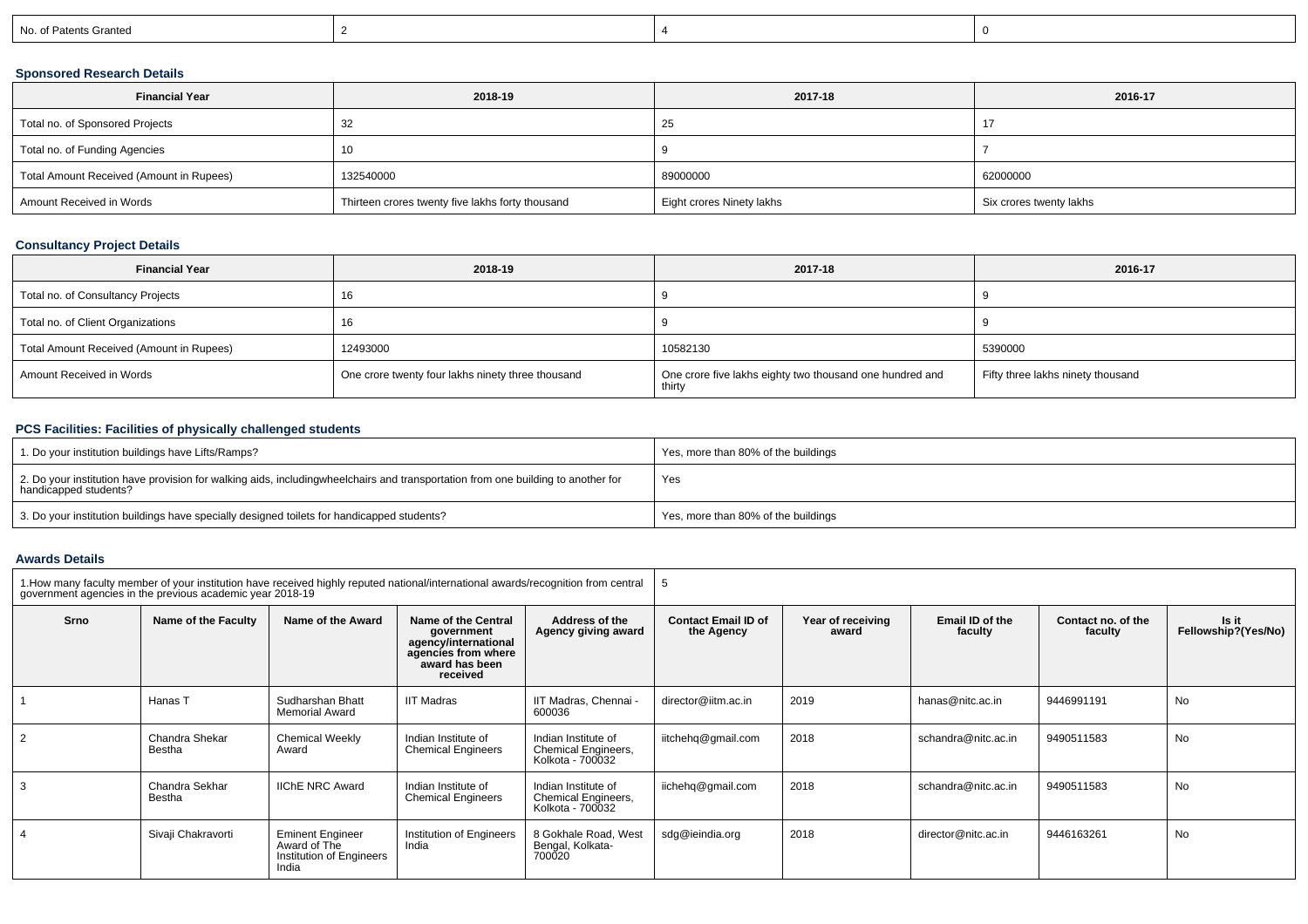|             | Sivaji Chakravorti                         | <b>Best Researcher</b><br>Award | <b>IEEE</b>                                                                                                  | HarmonIEEE 1st Floor<br>Cherian's Square<br>Ambujavilasam Road<br>PB77 GPO<br>Thiruvananthapuram<br>Kerala | sridevshyam.k.v@ieee.<br>org                                        | 2018                                     | director@nitc.ac.in        | 9446163261                 | No                            |
|-------------|--------------------------------------------|---------------------------------|--------------------------------------------------------------------------------------------------------------|------------------------------------------------------------------------------------------------------------|---------------------------------------------------------------------|------------------------------------------|----------------------------|----------------------------|-------------------------------|
|             |                                            |                                 | 2. How many students of your institution have won international awards in the previous academic year 2018-19 |                                                                                                            |                                                                     |                                          |                            |                            |                               |
| <b>Srno</b> | Name of the<br>Student/Name of the<br>Team | <b>Enrolment Number</b>         | Name of the Award                                                                                            | Name of International<br><b>Institution/Organisati</b><br>on from where the<br>award has been<br>received  | Address of the<br>Agency giving award                               | <b>Contact Email ID of</b><br>the Agency | Year of receiving<br>award | Email ID of the<br>faculty | Contact no, of the<br>faculty |
|             | Ashik Abdul Hameed                         | B151073BT                       | Venkat<br>Panchapakesan<br>Memorial Award                                                                    | Google                                                                                                     | Mountain View<br>California. The United<br><b>States of America</b> | venkatmemorialscholar<br>ship@google.com | 2019                       | ashik5g@gmail.com          | 9048085385                    |

### **Faculty Details**

| Srno            | Name                    | Age | Designation            | Gender | Qualification | <b>Experience (In</b><br>Months) | <b>Is Associated</b><br><b>Last Year</b> | Currently<br>working with<br>institution? | <b>Joining Date</b> | <b>Leaving Date</b>      | <b>Association type</b> |
|-----------------|-------------------------|-----|------------------------|--------|---------------|----------------------------------|------------------------------------------|-------------------------------------------|---------------------|--------------------------|-------------------------|
|                 | T M Madhavan<br>Pillai  | 58  | Professor              | Male   | Ph.D          | 425                              | Yes                                      | Yes                                       | 18-07-1985          | $\overline{\phantom{a}}$ | Regular                 |
| $\overline{2}$  | C K Ali                 | 63  | Professor              | Male   | Ph.D          | 454                              | Yes                                      | Yes                                       | 07-07-1983          | $\ddotsc$                | Regular                 |
| $\mathbf{3}$    | Sudeep K S              | 43  | Assistant<br>Professor | Male   | Ph.D          | 127                              | Yes                                      | Yes                                       | 07-01-2010          | $\overline{\phantom{a}}$ | Regular                 |
| $\overline{4}$  | Sunil Jacob John        | 46  | Associate<br>Professor | Male   | Ph.D          | 229                              | Yes                                      | Yes                                       | 02-01-2001          | $\sim$                   | Regular                 |
| $5\phantom{.0}$ | K Aparna                | 40  | Assistant<br>Professor | Female | Ph.D          | 149                              | Yes                                      | Yes                                       | 28-11-2007          | $\overline{\phantom{a}}$ | Regular                 |
| 6               | M A Joseph              | 60  | Professor              | Male   | Ph.D          | 411                              | Yes                                      | Yes                                       | 07-07-1983          | $\overline{\phantom{a}}$ | Regular                 |
| $\overline{7}$  | Ameer P M               | 36  | Assistant<br>Professor | Male   | Ph.D          | 161                              | Yes                                      | Yes                                       | 04-08-2010          | $\overline{\phantom{a}}$ | Regular                 |
| 8               | Jeevamma Jacob          | 58  | Professor              | Female | Ph.D          | 428                              | Yes                                      | Yes                                       | 30-09-1985          | ⊷                        | Regular                 |
| 9               | Krishnan<br>Paramasivam | 40  | Assistant<br>Professor | Male   | Ph.D          | 136                              | Yes                                      | Yes                                       | 12-08-2008          | $\overline{\phantom{a}}$ | Regular                 |
| 10              | Parameswaran P          | 41  | Associate<br>Professor | Male   | Ph.D          | 161                              | Yes                                      | Yes                                       | 01-07-2010          | $\overline{\phantom{a}}$ | Regular                 |
| 11              | L G Kiran Kumar         | 36  | Assistant<br>Professor | Male   | Ph.D          | 126                              | Yes                                      | Yes                                       | 05-05-2010          | $\overline{\phantom{a}}$ | Regular                 |
| 12              | Lyla B Das              | 61  | Associate<br>Professor | Female | M.Tech        | 467                              | Yes                                      | Yes                                       | 18-05-1985          | $\overline{\phantom{a}}$ | Regular                 |
| 13              | Subhasree M             | 43  | Associate<br>Professor | Female | Ph.D          | 246                              | Yes                                      | Yes                                       | 23-10-2000          | $\overline{\phantom{a}}$ | Regular                 |
| 14              | Jessy John C            | 63  | Professor              | Female | Ph.D          | 446                              | Yes                                      | Yes                                       | 05-09-1990          | $\overline{\phantom{a}}$ | Regular                 |
| 15              | S Bhuvaneswari          | 41  | Assistant<br>Professor | Female | Ph.D          | 228                              | Yes                                      | Yes                                       | 18-01-2009          | $\overline{\phantom{a}}$ | Regular                 |
| 16              | C Muraleedharan         | 61  | Professor              | Male   | Ph.D          | 413                              | Yes                                      | Yes                                       | 14-07-1983          | $\overline{\phantom{a}}$ | Regular                 |
| 17              | N Sankar                | 60  | Professor              | Male   | Ph.D          | 449                              | Yes                                      | Yes                                       | 25-07-1983          | $\overline{a}$           | Regular                 |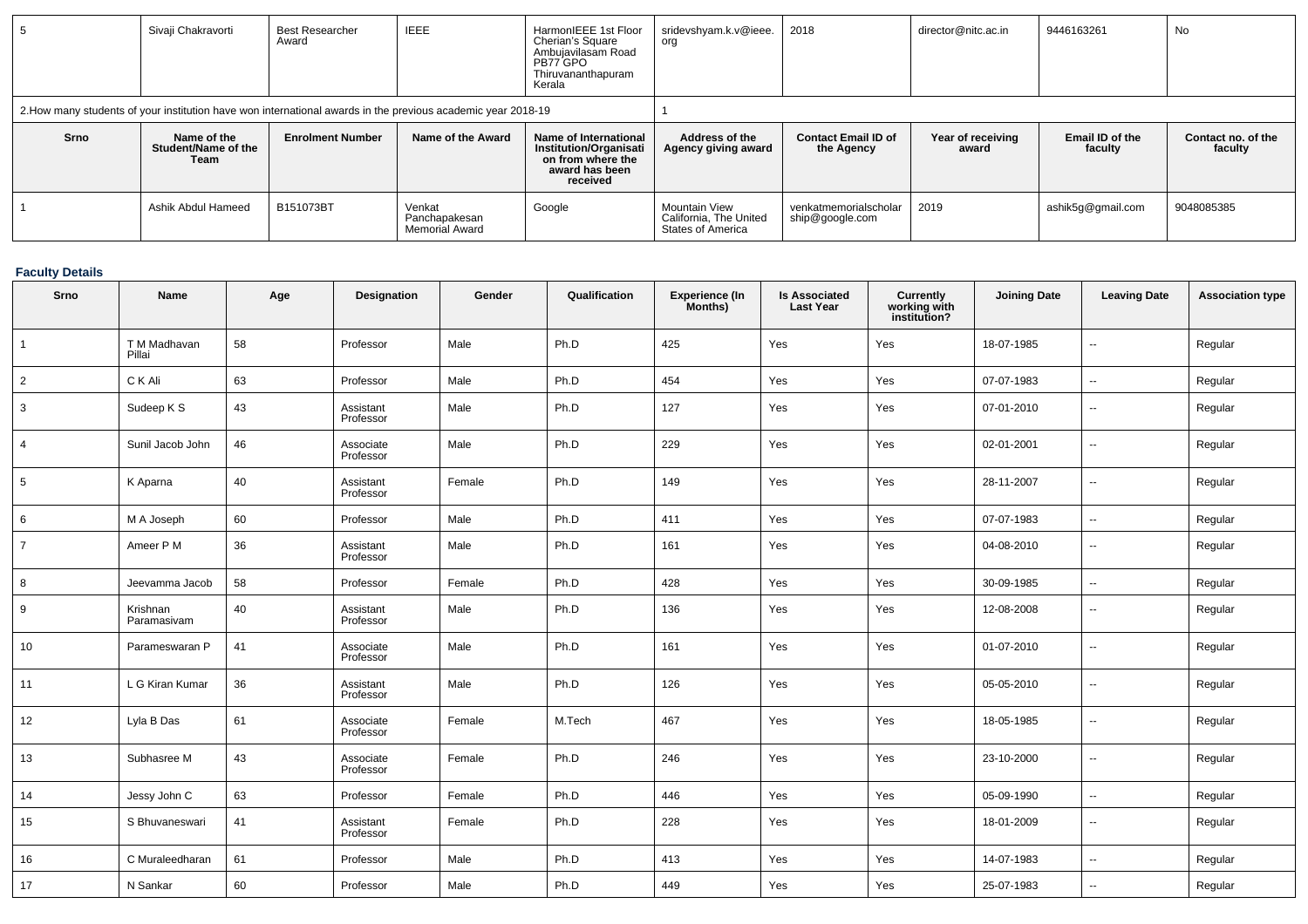| 18 | Bindiya T S             | 36 | Assistant<br>Professor | Female | Ph.D   | 170 | Yes | Yes | 01-09-2009 | $\overline{\phantom{a}}$ | Regular |
|----|-------------------------|----|------------------------|--------|--------|-----|-----|-----|------------|--------------------------|---------|
| 19 | Vinod Pathari           | 46 | Associate<br>Professor | Male   | Ph.D   | 286 | Yes | Yes | 20-07-1998 | $\overline{\phantom{a}}$ | Regular |
| 20 | Sanjay P K              | 46 | Assistant<br>Professor | Male   | Ph.D   | 251 | Yes | Yes | 18-08-2005 | $\overline{\phantom{a}}$ | Regular |
| 21 | Vineesh Ravi            | 34 | Assistant<br>Professor | Male   | Ph.D   | 142 | Yes | Yes | 29-01-2009 | $\overline{\phantom{a}}$ | Regular |
| 22 | Biju T Kuzhiveli        | 56 | Professor              | Male   | Ph.D   | 299 | Yes | Yes | 20-12-2006 | $\overline{\phantom{a}}$ | Regular |
| 23 | Sivakumar M             | 38 | Assistant<br>Professor | Male   | M.Tech | 173 | Yes | Yes | 02-06-2010 | $\overline{\phantom{a}}$ | Regular |
| 24 | Madhu Kumar S D         | 51 | Professor              | Male   | Ph.D   | 366 | Yes | Yes | 01-07-1991 | $\overline{\phantom{a}}$ | Regular |
| 25 | Sunitha K               | 41 | Associate<br>Professor | Female | Ph.D   | 246 | Yes | Yes | 30-01-2001 | $\overline{\phantom{a}}$ | Regular |
| 26 | G K Rajanikant          | 45 | Professor              | Male   | Ph.D   | 194 | Yes | Yes | 28-01-2009 | $\sim$                   | Regular |
| 27 | S Jayaraj               | 63 | Professor              | Male   | Ph.D   | 474 | Yes | Yes | 01-04-1981 | $\overline{\phantom{a}}$ | Regular |
| 28 | Mohammed<br>Ameen A M   | 57 | Professor              | Male   | Ph.D   | 425 | Yes | Yes | 30-11-1985 | $\overline{\phantom{a}}$ | Regular |
| 29 | Sreelekha G             | 43 | Associate<br>Professor | Female | Ph.D   | 246 | Yes | Yes | 11-09-2000 | $\overline{\phantom{a}}$ | Regular |
| 30 | Sumesh T A              | 42 | Assistant<br>Professor | Male   | M.Tech | 197 | Yes | Yes | 04-12-2006 | $\overline{\phantom{a}}$ | Regular |
| 31 | Lineesh M C             | 40 | Assistant<br>Professor | Male   | Ph.D   | 149 | Yes | Yes | 03-08-2005 | $\sim$                   | Regular |
| 32 | K Sekar                 | 46 | Assistant<br>Professor | Male   | Ph.D   | 135 | Yes | Yes | 25-07-2007 | $\overline{\phantom{a}}$ | Regular |
| 33 | Sathish Kumar D         | 40 | Assistant<br>Professor | Male   | Ph.D   | 115 | Yes | Yes | 29-10-2010 | $\sim$                   | Regular |
| 34 | Lijiya A                | 37 | Assistant<br>Professor | Female | Ph.D   | 173 | Yes | Yes | 17-11-2007 | $\overline{\phantom{a}}$ | Regular |
| 35 | T K Sunil Kumar         | 44 | Assistant<br>Professor | Male   | Ph.D   | 158 | Yes | Yes | 01-02-2008 | $\overline{\phantom{a}}$ | Regular |
| 36 | Muhammed Anaul<br>Kabir | 50 | Professor              | Male   | Ph.D   | 178 | Yes | Yes | 28-01-2009 | $\overline{\phantom{a}}$ | Regular |
| 37 | Chithra K               | 46 | Assistant<br>Professor | Female | Ph.D   | 291 | Yes | Yes | 22-01-2007 | $\sim$                   | Regular |
| 38 | Sajith A S              | 43 | Associate<br>Professor | Male   | Ph.D   | 215 | Yes | Yes | 01-08-2005 | $\sim$                   | Regular |
| 39 | Jimmy Jose              | 39 | Associate<br>Professor | Male   | Ph.D   | 215 | Yes | Yes | 28-12-2007 | $\overline{\phantom{a}}$ | Regular |
| 40 | Subha D P               | 44 | Associate<br>Professor | Female | Ph.D   | 246 | Yes | Yes | 20-11-2000 | $\sim$                   | Regular |
| 41 | Aji A Anappara          | 41 | Associate<br>Professor | Male   | Ph.D   | 126 | Yes | Yes | 01-11-2010 | $\overline{\phantom{a}}$ | Regular |
| 42 | Shyni K                 | 40 | Assistant<br>Professor | Female | Ph.D   | 162 | Yes | Yes | 01-12-2006 | $\sim$                   | Regular |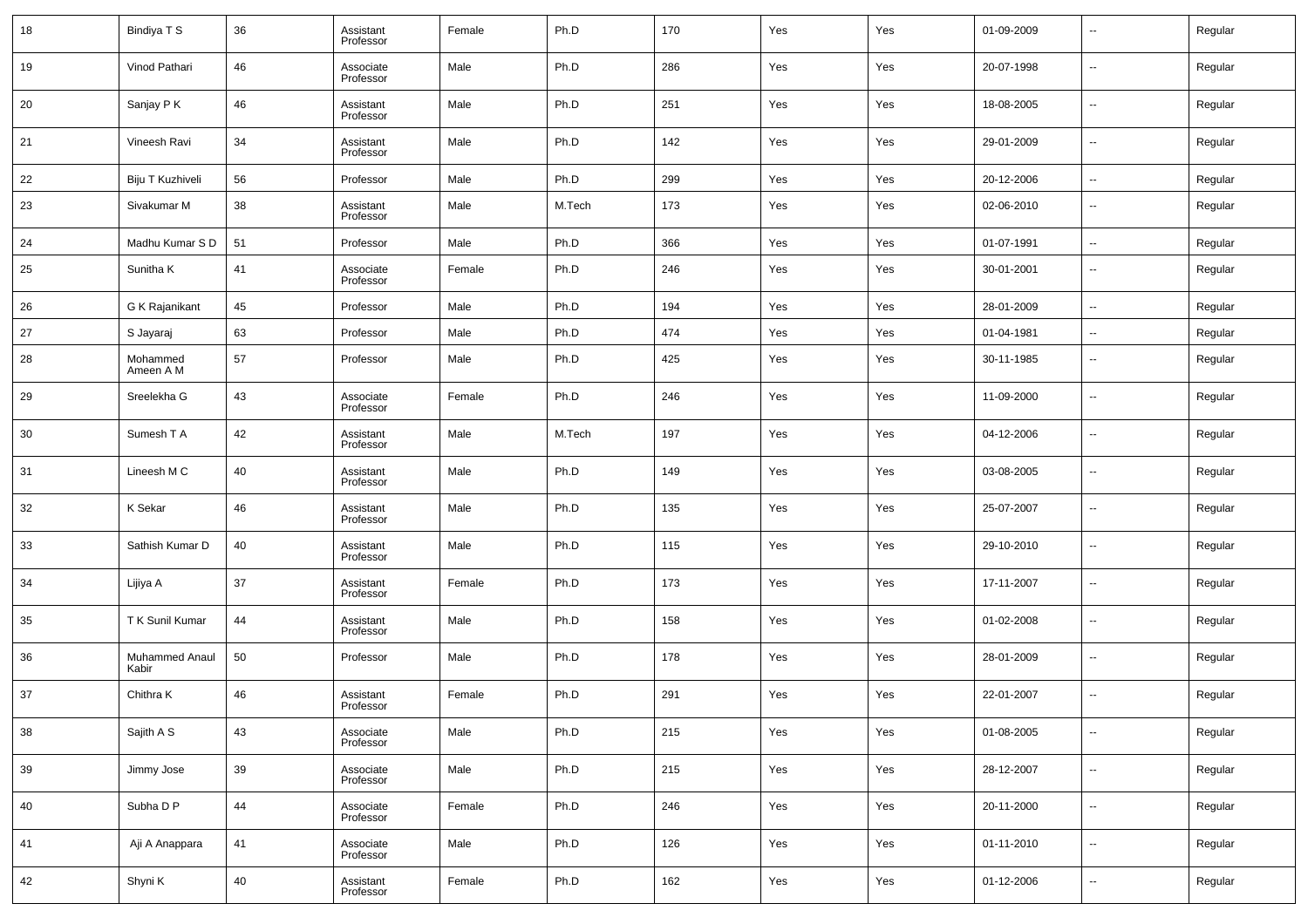| 43 | Jayadeep U B                    | 42 | Assistant<br>Professor | Male   | Ph.D   | 253 | Yes | Yes | 28-09-2005 | $\overline{\phantom{a}}$ | Regular                |
|----|---------------------------------|----|------------------------|--------|--------|-----|-----|-----|------------|--------------------------|------------------------|
| 44 | <b>CHANDRA</b><br>SEKHAR BESTHA | 29 | Assistant<br>Professor | Male   | Ph.D   | 36  | Yes | Yes | 07-05-2018 | $\overline{\phantom{a}}$ | Regular                |
| 45 | <b>SUSMITA DAS</b>              | 37 | Assistant<br>Professor | Female | Ph.D   | 48  | Yes | Yes | 21-05-2018 | $\overline{\phantom{a}}$ | Regular                |
| 46 | ANAND KV                        | 36 | Assistant<br>Professor | Male   | Ph.D   | 48  | Yes | Yes | 24-05-2018 | $\overline{\phantom{a}}$ | Regular                |
| 47 | <b>TVENI</b>                    | 32 | Assistant<br>Professor | Female | Ph.D   | 48  | Yes | Yes | 10-05-2018 | $\overline{\phantom{a}}$ | Regular                |
| 48 | M PRABHU                        | 35 | Assistant<br>Professor | Male   | Ph.D   | 48  | Yes | Yes | 18-05-2018 | $\overline{\phantom{a}}$ | Regular                |
| 49 | SANJAY M                        | 36 | Assistant<br>Professor | Male   | Ph.D   | 60  | Yes | Yes | 26-04-2018 | $\overline{\phantom{a}}$ | Regular                |
| 50 | <b>LINTU RAJAN</b>              | 32 | Assistant<br>Professor | Female | Ph.D   | 48  | Yes | Yes | 03-05-2018 | $\overline{\phantom{a}}$ | Regular                |
| 51 | <b>WAQUAR AHMAD</b>             | 36 | Assistant<br>Professor | Male   | Ph.D   | 36  | Yes | Yes | 08-06-2018 | $\overline{\phantom{a}}$ | Regular                |
| 52 | <b>MURALIKP</b>                 | 49 | Assistant<br>Professor | Male   | Ph.D   | 60  | Yes | Yes | 01-06-2018 | $\overline{\phantom{a}}$ | Regular                |
| 53 | <b>SIMON PETER</b>              | 37 | Assistant<br>Professor | Male   | Ph.D   | 48  | Yes | Yes | 11-05-2018 | $\overline{\phantom{a}}$ | Regular                |
| 54 | RAM AJOR<br>MAURYA              | 37 | Assistant<br>Professor | Male   | Ph.D   | 36  | Yes | Yes | 26-04-2018 | $\overline{\phantom{a}}$ | Regular                |
| 55 | <b>SAURABH</b><br><b>GUPTA</b>  | 34 | Assistant<br>Professor | Male   | Ph.D   | 36  | Yes | Yes | 04-06-2018 | $\overline{\phantom{a}}$ | Regular                |
| 56 | SURESH P S                      | 42 | Assistant<br>Professor | Male   | Ph.D   | 36  | Yes | Yes | 06-06-2018 | $\overline{\phantom{a}}$ | Regular                |
| 57 | NITHYA M                        | 32 | Assistant<br>Professor | Female | Ph.D   | 36  | Yes | Yes | 04-06-2018 | $\overline{\phantom{a}}$ | Regular                |
| 58 | Subash C K                      | 31 | Assistant<br>Professor | Male   | Ph.D   | 14  | Yes | Yes | 10-07-2017 | $\overline{\phantom{a}}$ | Adhoc /<br>Contractual |
| 59 | K S Suresh Kumar                | 60 | Associate<br>Professor | Male   | M.Tech | 444 | Yes | Yes | 15-12-1983 | $\overline{\phantom{a}}$ | Regular                |
| 60 | Sreenath A M                    | 36 | Assistant<br>Professor | Male   | M.Tech | 180 | Yes | Yes | 12-12-2005 | $\overline{\phantom{a}}$ | Regular                |
| 61 | A Santhiagu                     | 44 | Professor              | Male   | Ph.D   | 180 | Yes | Yes | 25-03-2009 | $\overline{\phantom{a}}$ | Regular                |
| 62 | P C Subramaniam                 | 55 | Professor              | Male   | Ph.D   | 331 | Yes | Yes | 06-10-1998 | $\overline{\phantom{a}}$ | Regular                |
| 63 | Pournami P N                    | 36 | Assistant<br>Professor | Female | Ph.D   | 133 | Yes | Yes | 16-04-2010 | $\sim$                   | Regular                |
| 64 | Subhash K M                     | 39 | Assistant<br>Professor | Male   | M.Tech | 178 | Yes | Yes | 30-11-2007 | $\sim$                   | Regular                |
| 65 | K Rathinasamy                   | 45 | Associate<br>Professor | Male   | Ph.D   | 149 | Yes | Yes | 23-01-2009 | $\sim$                   | Regular                |
| 66 | P K Rajendra<br>Kumar           | 59 | Professor              | Male   | Ph.D   | 410 | Yes | Yes | 07-09-1983 | $\sim$                   | Regular                |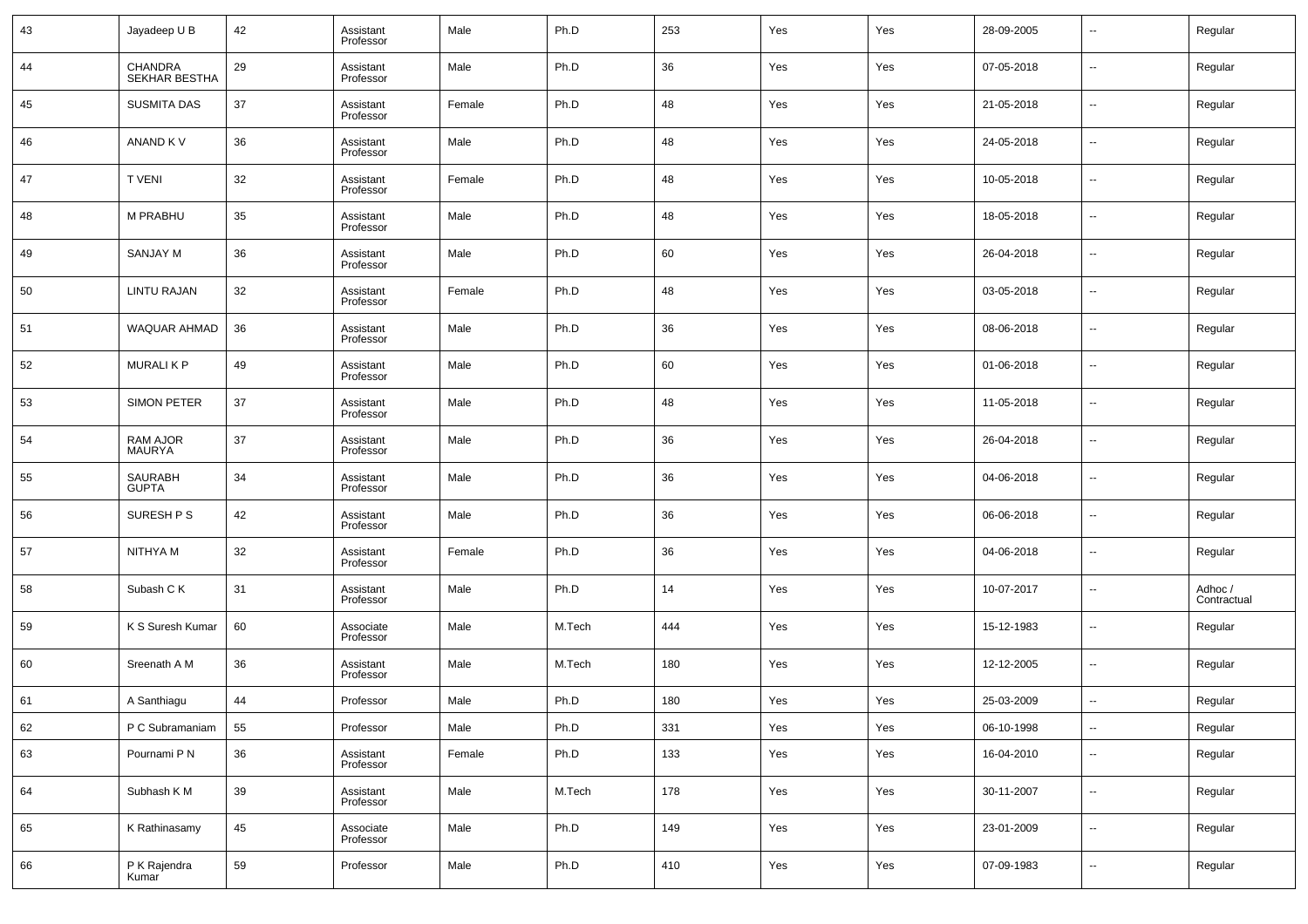| 67 | Sunil M S            | 54 | Assistant<br>Professor | Male   | MP.Ed. | 270 | Yes | Yes | 10-07-1998 | $\overline{\phantom{a}}$ | Regular |
|----|----------------------|----|------------------------|--------|--------|-----|-----|-----|------------|--------------------------|---------|
| 68 | V Sakthivel          | 40 | Assistant<br>Professor | Male   | Ph.D   | 227 | Yes | Yes | 01-12-2006 | $\overline{\phantom{a}}$ | Regular |
| 69 | Vineeth Paleri       | 60 | Professor              | Male   | Ph.D   | 413 | Yes | Yes | 23-05-1986 | $\sim$                   | Regular |
| 70 | Sushama C M          | 59 | Associate<br>Professor | Female | Ph.D   | 419 | Yes | Yes | 06-05-1986 | $\overline{\phantom{a}}$ | Regular |
| 71 | K Haribabu           | 37 | Assistant<br>Professor | Male   | Ph.D   | 196 | Yes | Yes | 06-05-2010 | $\overline{\phantom{a}}$ | Regular |
| 72 | M Srinivas           | 44 | Assistant<br>Professor | Male   | Ph.D   | 142 | Yes | Yes | 11-12-2006 | $\overline{\phantom{a}}$ | Regular |
| 73 | Harikrishna M        | 42 | Assistant<br>Professor | Male   | Ph.D   | 173 | Yes | Yes | 29-08-2005 | $\overline{\phantom{a}}$ | Regular |
| 74 | Muralikrishnan K     | 44 | Associate<br>Professor | Male   | Ph.D   | 275 | Yes | Yes | 01-06-1998 | $\overline{\phantom{a}}$ | Regular |
| 75 | Susy Thomas          | 61 | Professor              | Female | Ph.D   | 453 | Yes | Yes | 09-08-1983 | $\sim$                   | Regular |
| 76 | P Premraj            | 45 | Assistant<br>Professor | Male   | Ph.D   | 149 | Yes | Yes | 01-01-2009 | $\overline{\phantom{a}}$ | Regular |
| 77 | Sivaji Chakravorti   | 56 | Professor              | Male   | Ph.D   | 431 | Yes | Yes | 19-08-2015 | $\ddotsc$                | Regular |
| 78 | P S Sathidevi        | 56 | Professor              | Female | Ph.D   | 371 | Yes | Yes | 29-03-1990 | $\overline{\phantom{a}}$ | Regular |
| 79 | Saleena N            | 47 | Associate<br>Professor | Female | Ph.D   | 299 | Yes | Yes | 30-10-2000 | $\overline{\phantom{a}}$ | Regular |
| 80 | V Sajith             | 43 | Associate<br>Professor | Male   | Ph.D   | 256 | Yes | Yes | 01-05-2001 | $\overline{\phantom{a}}$ | Regular |
| 81 | Shiny Joseph         | 52 | Professor              | Female | Ph.D   | 245 | Yes | Yes | 27-11-2006 | $\sim$                   | Regular |
| 82 | R Sridharan          | 59 | Professor              | Male   | Ph.D   | 423 | Yes | Yes | 15-07-1983 | $\overline{\phantom{a}}$ | Regular |
| 83 | George K<br>Varghese | 43 | Assistant<br>Professor | Male   | Ph.D   | 229 | Yes | Yes | 29-08-2005 | $\overline{\phantom{a}}$ | Regular |
| 84 | G Abhilash           | 57 | Associate<br>Professor | Male   | Ph.D   | 431 | Yes | Yes | 24-06-1985 | $\overline{\phantom{a}}$ | Regular |
| 85 | Paul Joseph K        | 62 | Professor              | Male   | Ph.D   | 437 | Yes | Yes | 11-10-1982 | $\sim$                   | Regular |
| 86 | P Predeep            | 60 | Professor              | Male   | Ph.D   | 476 | Yes | Yes | 28-07-2007 | $\overline{\phantom{a}}$ | Regular |
| 87 | Preeti Navaneeth     | 36 | Assistant<br>Professor | Female | Ph.D   | 176 | Yes | Yes | 07-04-2010 | $\overline{\phantom{a}}$ | Regular |
| 88 | Vinay V Panicker     | 39 | Assistant<br>Professor | Male   | Ph.D   | 187 | Yes | Yes | 28-04-2010 | $\overline{\phantom{a}}$ | Regular |
| 89 | Sudhish N George     | 38 | Assistant<br>Professor | Male   | Ph.D   | 158 | Yes | Yes | 19-05-2010 | $\sim$                   | Regular |
| 90 | Priya Chandran       | 53 | Professor              | Female | Ph.D   | 371 | Yes | Yes | 10-05-1990 | $\overline{\phantom{a}}$ | Regular |
| 91 | C B Sobhan           | 57 | Professor              | Male   | Ph.D   | 372 | Yes | Yes | 14-05-1990 | $\overline{\phantom{a}}$ | Regular |
| 92 | T V Suchithra        | 42 | Associate<br>Professor | Female | Ph.D   | 151 | Yes | Yes | 02-01-2009 | $\overline{\phantom{a}}$ | Regular |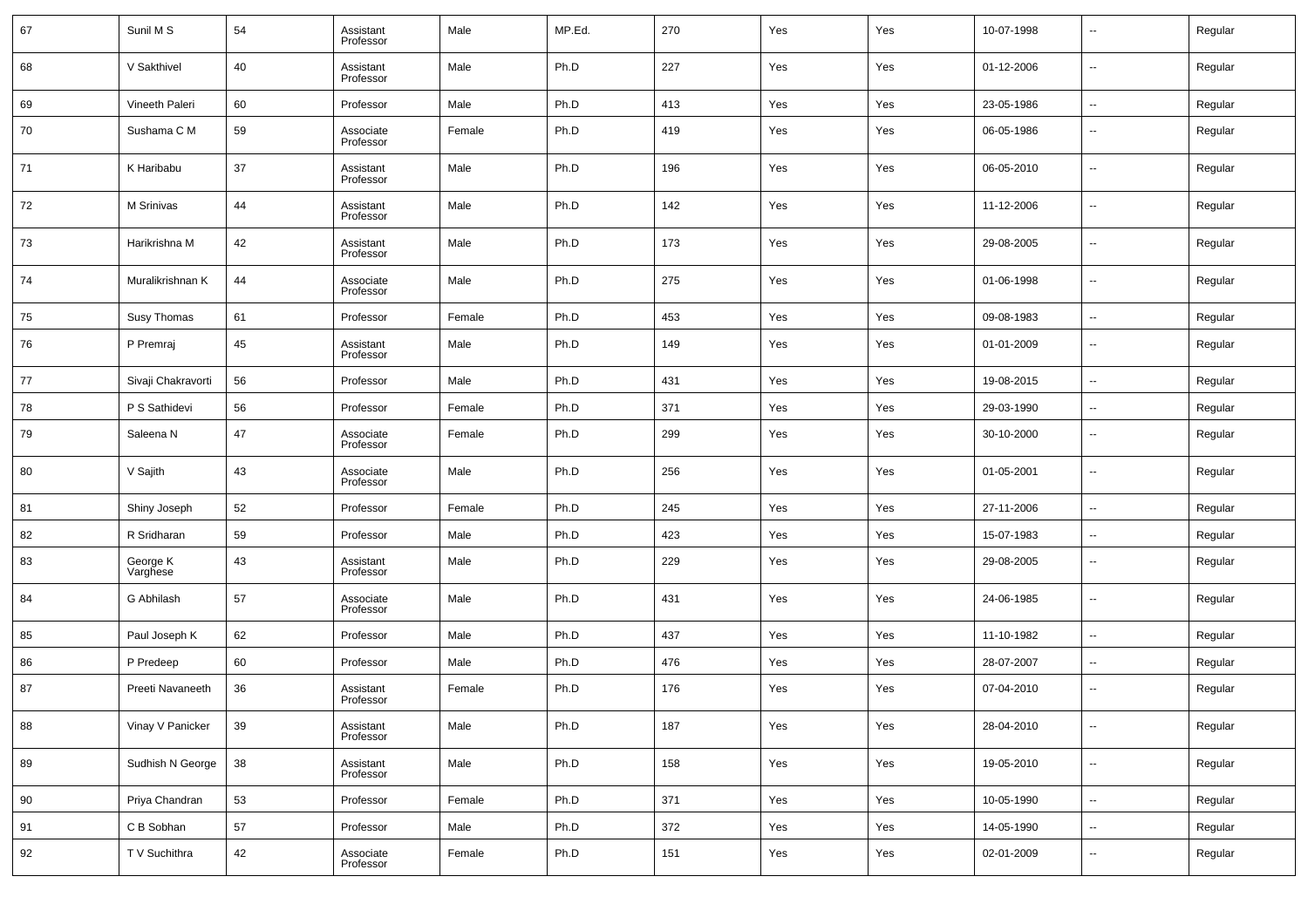| 93            | V Madhusudanan<br>Pillai                 | 53 | Professor              | Male   | Ph.D   | 347    | Yes | Yes | 12-08-1991 | $\overline{\phantom{a}}$ | Regular |
|---------------|------------------------------------------|----|------------------------|--------|--------|--------|-----|-----|------------|--------------------------|---------|
| 94            | Chithra N R                              | 36 | Assistant<br>Professor | Female | Ph.D   | 167    | Yes | Yes | 31-12-2007 | $\overline{\phantom{a}}$ | Regular |
| 95            | Lillykutty Jacob                         | 58 | Professor              | Female | Ph.D   | 425    | Yes | Yes | 15-11-1985 | ٠.                       | Regular |
| 96            | Mukti Barai                              | 46 | Associate<br>Professor | Female | Ph.D   | 249    | Yes | Yes | 21-06-2010 | н.                       | Regular |
| 97            | Suresh Kumar<br>Nadupuri                 | 44 | Assistant<br>Professor | Male   | Ph.D   | 132    | Yes | Yes | 09-06-2010 | ш,                       | Regular |
| 98            | Sunitha <sub>S</sub>                     | 40 | Assistant<br>Professor | Female | Ph.D   | 153    | Yes | Yes | 29-06-2009 | ш,                       | Regular |
| 99            | <b>B RohiniKumar</b>                     | 46 | Assistant<br>Professor | Male   | Ph.D   | 130    | Yes | Yes | 28-04-2010 | н.                       | Regular |
| 100           | Praveen<br>Nagarajan                     | 39 | Associate<br>Professor | Male   | Ph.D   | 215    | Yes | Yes | 01-08-2005 | ш,                       | Regular |
| 101           | Dhanaraj K J                             | 37 | Assistant<br>Professor | Male   | Ph.D   | 189    | Yes | Yes | 08-01-2005 | н.                       | Regular |
| 102           | Mija S J                                 | 40 | Assistant<br>Professor | Female | Ph.D   | 197    | Yes | Yes | 28-11-2007 | ш,                       | Regular |
| 103           | Satyananda<br>Panda                      | 50 | Associate<br>Professor | Male   | Ph.D   | 172    | Yes | Yes | 29-02-2008 | н.                       | Regular |
| 104           | Muhammad Shafi                           | 36 | Assistant<br>Professor | Male   | Ph.D   | 149    | Yes | Yes | 09-01-2009 | ш,                       | Regular |
| 105           | P V Manu                                 | 39 | Assistant<br>Professor | Male   | M.Tech | 131    | Yes | Yes | 26-11-2007 | ш,                       | Regular |
| 106           | PANEERSELVAM<br>RANGANATHAN              | 38 | Assistant<br>Professor | Male   | Ph.D   | 36     | Yes | Yes | 13-06-2018 | --                       | Regular |
| 107           | VAKAMALLA<br>TEJASWI<br>SREERAM<br>KUMAR | 31 | Assistant<br>Professor | Male   | Ph.D   | 48     | Yes | Yes | 17-05-2018 | --                       | Regular |
| 108           | RENJITHA MARY<br>VARGHESE                | 34 | Assistant<br>Professor | Female | Ph.D   | 48     | Yes | Yes | 02-05-2018 | ш,                       | Regular |
| 109           | ANJANA BHASI                             | 39 | Assistant<br>Professor | Female | Ph.D   | 36     | Yes | Yes | 29-06-2018 | н.                       | Regular |
| 110           | ARUN RAJ<br>KUMAR P                      | 38 | Assistant<br>Professor | Male   | Ph.D   | 48     | Yes | Yes | 17-05-2018 | ш,                       | Regular |
| $ 111\rangle$ | V KARTHIKEYAN                            | 32 | Assistant<br>Professor | Male   | Ph.D   | $77\,$ | Yes | Yes | 26-04-2018 |                          | Regular |
| 112           | SUDHEEP P V                              | 33 | Assistant<br>Professor | Male   | Ph.D   | 48     | Yes | Yes | 03-05-2018 | $\overline{\phantom{a}}$ | Regular |
| 113           | SURYA<br>PRAKASH<br>MATCHA               | 31 | Assistant<br>Professor | Male   | Ph.D   | 36     | Yes | Yes | 07-06-2018 | $\overline{\phantom{a}}$ | Regular |
| 114           | SALEEL ISMAIL                            | 41 | Assistant<br>Professor | Male   | Ph.D   | 36     | Yes | Yes | 24-05-2018 | $\sim$                   | Regular |
| 115           | VINEESH K P                              | 35 | Assistant<br>Professor | Male   | Ph.D   | 36     | Yes | Yes | 10-05-2018 | $\overline{\phantom{a}}$ | Regular |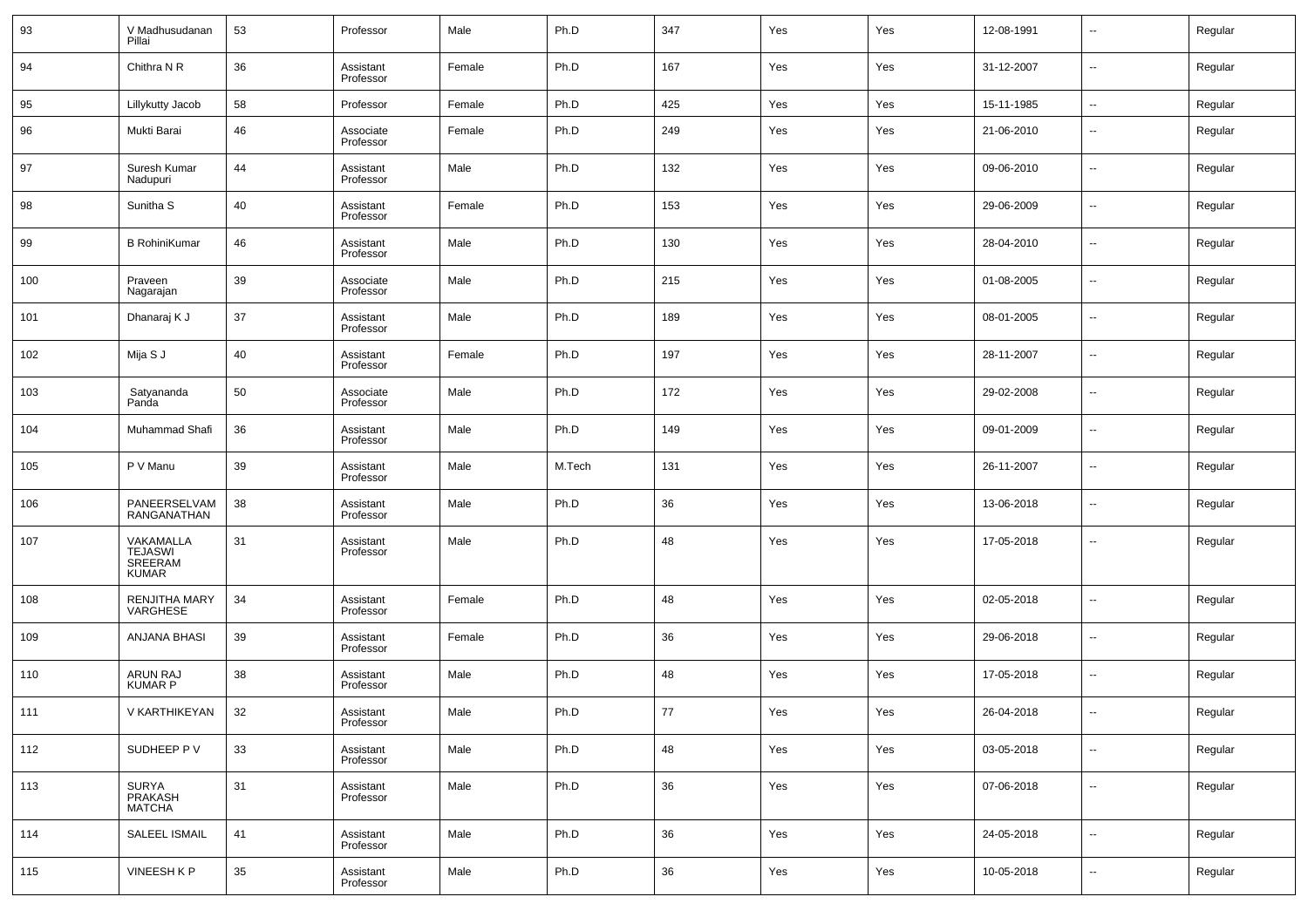| 116 | SUBRAMANYAN<br>NAMBOOTHIRI<br>VARANAKKOTT | 36 | Assistant<br>Professor | Male   | Ph.D   | 60  | Yes | Yes | 26-04-2018 | --                       | Regular                |
|-----|-------------------------------------------|----|------------------------|--------|--------|-----|-----|-----|------------|--------------------------|------------------------|
| 117 | <b>GOUTAM KUMAR</b><br><b>CHANDRA</b>     | 38 | Assistant<br>Professor | Male   | Ph.D   | 36  | Yes | Yes | 01-06-2018 | ш,                       | Regular                |
| 118 | <b>BAIJU G NAIR</b>                       | 44 | Assistant<br>Professor | Male   | Ph.D   | 60  | Yes | Yes | 26-04-2018 | --                       | Regular                |
| 119 | REJU GEORGE<br><b>MATHEW</b>              | 34 | Assistant<br>Professor | Male   | Ph.D   | 48  | Yes | Yes | 16-05-2018 | ш,                       | Regular                |
| 120 | A Balu                                    | 45 | Assistant<br>Professor | Male   | Ph.D   | 26  | Yes | Yes | 12-07-2017 | --                       | Adhoc /<br>Contractual |
| 121 | Nasma Noor N V                            | 30 | Assistant<br>Professor | Female | M.Tech | 14  | Yes | No  | 10-07-2017 | 08-05-2019               | Adhoc /<br>Contractual |
| 122 | Sunitha R                                 | 44 | Associate<br>Professor | Female | Ph.D   | 240 | Yes | Yes | 20-11-2000 | --                       | Regular                |
| 123 | Santosh G Thampi                          | 56 | Professor              | Male   | Ph.D   | 383 | Yes | Yes | 10-07-1991 | $\overline{\phantom{a}}$ | Regular                |
| 124 | Hemarani P                                | 43 | Assistant<br>Professor | Female | M.Tech | 228 | Yes | Yes | 26-02-2001 | --                       | Regular                |
| 125 | Suni Vasudevan                            | 41 | Assistant<br>Professor | Female | Ph.D   | 181 | Yes | Yes | 12-09-2010 | --                       | Regular                |
| 126 | K Ratnakumar                              | 38 | Assistant<br>Professor | Male   | Ph.D   | 135 | Yes | Yes | 25-07-2007 | --                       | Regular                |
| 127 | K Sasikumar                               | 49 | Associate<br>Professor | Male   | Ph.D   | 245 | Yes | Yes | 21-02-2007 | --                       | Regular                |
| 128 | Gopakumar G                               | 40 | Assistant<br>Professor | Male   | Ph.D   | 182 | Yes | Yes | 01-07-2010 | --                       | Regular                |
| 129 | Sindhu T K                                | 44 | Associate<br>Professor | Female | Ph.D   | 269 | Yes | Yes | 21-05-2010 | --                       | Regular                |
| 130 | P K Madhavan<br>Unni                      | 45 | Assistant<br>Professor | Male   | Ph.D   | 131 | Yes | Yes | 05-10-2010 | --                       | Regular                |
| 131 | <b>Bimal P</b>                            | 39 | Assistant<br>Professor | Male   | Ph.D   | 179 | Yes | Yes | 11-02-2009 | --                       | Regular                |
| 132 | P V Indira                                | 61 | Professor              | Female | Ph.D   | 461 | Yes | Yes | 27-07-1983 | --                       | Regular                |
| 133 | Sameer S M                                | 46 | Professor              | Male   | Ph.D   | 275 | Yes | Yes | 06-12-1998 | --                       | Regular                |
| 134 | Elizabeth P<br>Cheriyan                   | 44 | Professor              | Female | Ph.D   | 269 | Yes | Yes | 14-12-1998 | $\overline{a}$           | Regular                |
| 135 | Mahesh Kumar                              | 47 | Assistant<br>Professor | Male   | Ph.D   | 145 | Yes | Yes | 26-04-2010 | $\overline{\phantom{a}}$ | Regular                |
| 136 | A Sujith                                  | 41 | Associate<br>Professor | Male   | Ph.D   | 161 | Yes | Yes | 06-02-2008 | $\sim$                   | Regular                |
| 137 | T Radharamanan                            | 51 | Associate<br>Professor | Male   | Ph.D   | 214 | No  | Yes | 29-04-2016 | $\sim$                   | Regular                |
| 138 | K Krishnamurthy                           | 48 | Associate<br>Professor | Male   | Ph.D   | 221 | Yes | Yes | 06-04-2009 | $\sim$                   | Regular                |
| 139 | Jaikumar M G                              | 48 | Associate<br>Professor | Male   | M.Tech | 274 | Yes | Yes | 24-07-1998 | $\sim$                   | Regular                |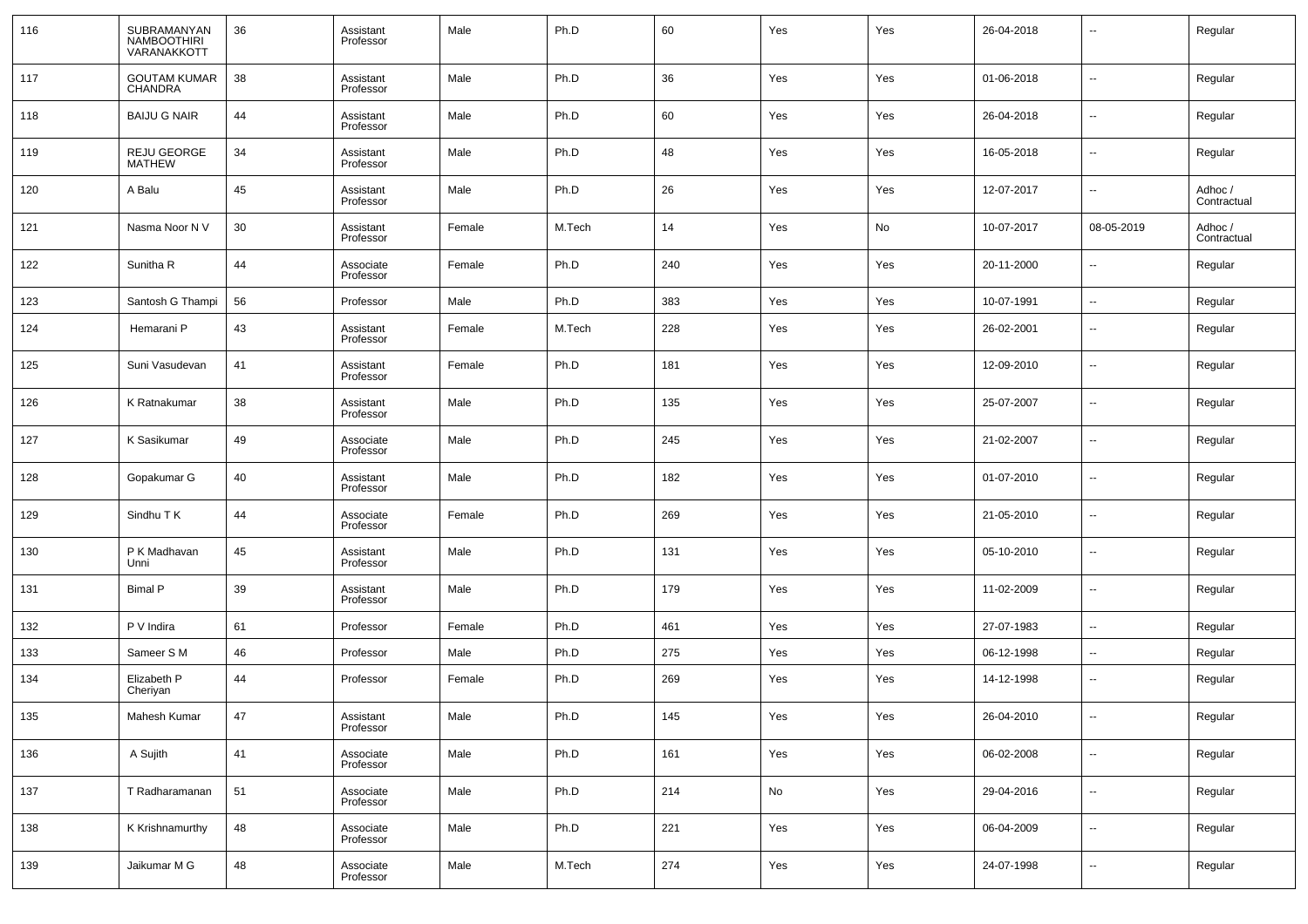| 140 | Kumaravel S             | 38 | Assistant<br>Professor | Male   | Ph.D   | 159 | Yes | Yes | 29-12-2008 | --                       | Regular                |
|-----|-------------------------|----|------------------------|--------|--------|-----|-----|-----|------------|--------------------------|------------------------|
| 141 | Ashish Awasthi          | 41 | Assistant<br>Professor | Male   | Ph.D   | 131 | Yes | Yes | 02-07-2010 | $\overline{\phantom{a}}$ | Regular                |
| 142 | G Varaprasad            | 38 | Assistant<br>Professor | Male   | Ph.D   | 159 | Yes | Yes | 05-08-2005 | $\overline{\phantom{a}}$ | Regular                |
| 143 | N Ganesan               | 65 | Professor              | Male   | Ph.D   | 485 | Yes | No  | 03-01-1979 | 30-10-2018               | Regular                |
| 144 | <b>B</b> Bhuvan         | 37 | Assistant<br>Professor | Male   | M.Tech | 162 | Yes | Yes | 19-11-2007 | $\overline{\phantom{a}}$ | Regular                |
| 145 | Subashini R             | 42 | Associate<br>Professor | Female | Ph.D   | 252 | Yes | Yes | 30-11-2000 | $\overline{\phantom{a}}$ | Adhoc /<br>Contractual |
| 146 | Shijo Thomas            | 41 | Assistant<br>Professor | Male   | Ph.D   | 207 | Yes | Yes | 03-08-2005 | $\overline{\phantom{a}}$ | Regular                |
| 147 | M V Pavan Kumar         | 39 | Assistant<br>Professor | Male   | Ph.D   | 125 | Yes | Yes | 14-09-2010 | $\overline{\phantom{a}}$ | Regular                |
| 148 | M L Joy                 | 59 | Professor              | Male   | Ph.D   | 376 | Yes | Yes | 06-11-1987 | $\overline{\phantom{a}}$ | Regular                |
| 149 | K Saseeendran           | 63 | Associate<br>Professor | Male   | M.Tech | 444 | Yes | Yes | 29-06-1984 | $\overline{\phantom{a}}$ | Regular                |
| 150 | Suja K J                | 40 | Assistant<br>Professor | Female | Ph.D   | 148 | Yes | Yes | 01-08-2009 | $\overline{\phantom{a}}$ | Regular                |
| 151 | Jagadanand G            | 51 | Associate<br>Professor | Male   | Ph.D   | 329 | Yes | Yes | 21-12-2007 | $\overline{\phantom{a}}$ | Regular                |
| 152 | M J Jacob               | 59 | Professor              | Male   | Ph.D   | 370 | Yes | Yes | 07-08-1990 | $\sim$                   | Regular                |
| 153 | Anil Kumar P P          | 51 | Professor              | Male   | Ph.D   | 345 | Yes | Yes | 05-09-1991 | --                       | Regular                |
| 154 | T J Sarvothama<br>Jothi | 39 | Assistant<br>Professor | Male   | Ph.D   | 139 | Yes | Yes | 18-11-2010 | $\overline{\phantom{a}}$ | Regular                |
| 155 | Suresh Rangan           | 48 | Associate<br>Professor | Male   | M.Tech | 299 | Yes | Yes | 22-05-1998 | $\overline{\phantom{a}}$ | Regular                |
| 156 | Srinivasa T M           | 44 | Assistant<br>Professor | Male   | M.Tech | 173 | Yes | Yes | 16-07-2007 | $\overline{\phantom{a}}$ | Regular                |
| 157 | Hanas T                 | 41 | Assistant<br>Professor | Male   | Ph.D   | 202 | Yes | Yes | 03-08-2005 | $\overline{\phantom{a}}$ | Regular                |
| 158 | Lity Alen Varghese      | 44 | Associate<br>Professor | Female | Ph.D   | 173 | Yes | Yes | 11-12-2006 | $\overline{\phantom{a}}$ | Regular                |
| 159 | Jose Mathew             | 57 | Professor              | Male   | Ph.D   | 396 | Yes | Yes | 08-11-1985 | --                       | Regular                |
| 160 | M V L R<br>Anjaneyulu   | 56 | Professor              | Male   | Ph.D   | 413 | Yes | Yes | 29-07-1991 | $\overline{\phantom{a}}$ | Regular                |
| 161 | Praveen Sankaran        | 39 | Assistant<br>Professor | Male   | Ph.D   | 136 | Yes | Yes | 30-11-2010 | $\overline{\phantom{a}}$ | Regular                |
| 162 | Sreenu Naik<br>Bhukya   | 38 | Assistant<br>Professor | Male   | M.Tech | 192 | Yes | Yes | 26-07-2007 | $\overline{\phantom{a}}$ | Regular                |
| 163 | Soney Varghese          | 45 | Associate<br>Professor | Male   | Ph.D   | 209 | Yes | Yes | 12-01-2006 | $\overline{\phantom{a}}$ | Regular                |
| 164 | Sivasubramanian         | 47 | Professor              | Male   | Ph.D   | 311 | Yes | Yes | 15-03-2007 | $\overline{\phantom{a}}$ | Regular                |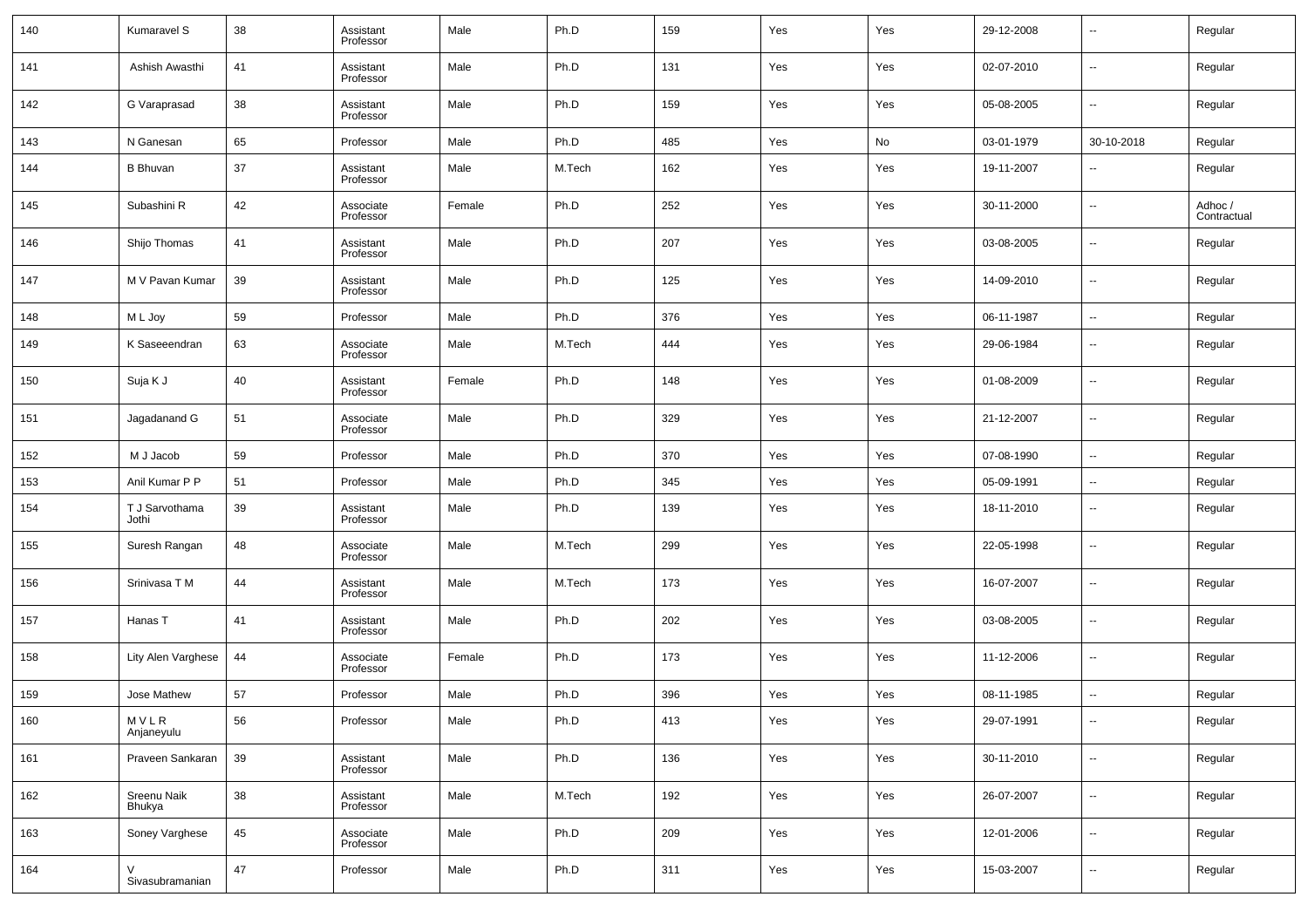| 165 | Ghulam Jilani                      | 64 | Professor              | Male   | Ph.D | 368 | Yes | Yes | 16-08-1985 | $\overline{\phantom{a}}$ | Regular                |
|-----|------------------------------------|----|------------------------|--------|------|-----|-----|-----|------------|--------------------------|------------------------|
| 166 | ANJANA<br>BHAGYANATHAN             | 44 | Assistant<br>Professor | Female | Ph.D | 48  | Yes | Yes | 26-04-2018 | $\overline{\phantom{a}}$ | Regular                |
| 167 | NOEL JACOB<br>KALEEKKAL            | 30 | Assistant<br>Professor | Male   | Ph.D | 48  | Yes | Yes | 11-05-2018 | $\overline{\phantom{a}}$ | Regular                |
| 168 | PRASANNA<br><b>KUMAR S MURAL</b>   | 35 | Assistant<br>Professor | Male   | Ph.D | 36  | Yes | Yes | 08-06-2018 | $\overline{\phantom{a}}$ | Regular                |
| 169 | V AGILAN                           | 28 | Assistant<br>Professor | Male   | Ph.D | 48  | Yes | Yes | 10-05-2018 | $\overline{\phantom{a}}$ | Regular                |
| 170 | VASUDEVAN A R                      | 34 | Assistant<br>Professor | Male   | Ph.D | 48  | Yes | Yes | 15-05-2018 | $\overline{\phantom{a}}$ | Regular                |
| 171 | <b>JAY PRAKASH</b>                 | 39 | Assistant<br>Professor | Male   | Ph.D | 48  | Yes | Yes | 31-05-2018 | $\overline{\phantom{a}}$ | Regular                |
| 172 | KANAGALAKSHM                       | 40 | Assistant<br>Professor | Female | Ph.D | 48  | Yes | Yes | 01-05-2018 | $\overline{\phantom{a}}$ | Regular                |
| 173 | <b>VENU ANAND</b>                  | 36 | Assistant<br>Professor | Male   | Ph.D | 60  | Yes | Yes | 27-04-2018 | $\overline{\phantom{a}}$ | Regular                |
| 174 | R KARTHIK                          | 38 | Assistant<br>Professor | Male   | Ph.D | 36  | Yes | Yes | 11-06-2018 | $\overline{\phantom{a}}$ | Regular                |
| 175 | ASHESH SAHA                        | 39 | Assistant<br>Professor | Male   | Ph.D | 48  | Yes | Yes | 26-04-2018 | $\overline{\phantom{a}}$ | Regular                |
| 176 | <b>DEEPAK</b><br><b>LAWRENCE K</b> | 37 | Assistant<br>Professor | Male   | Ph.D | 36  | Yes | Yes | 11-06-2018 | $\overline{\phantom{a}}$ | Regular                |
| 177 | MANEESH<br>CHANDRAN                | 38 | Assistant<br>Professor | Male   | Ph.D | 36  | Yes | Yes | 07-05-2018 | $\overline{\phantom{a}}$ | Regular                |
| 178 | JANARADHAN<br><b>BANOTH</b>        | 33 | Assistant<br>Professor | Male   | Ph.D | 36  | Yes | Yes | 08-06-2018 | $\ddotsc$                | Regular                |
| 179 | SREEJITH S S                       | 38 | Assistant<br>Professor | Male   | Ph.D | 128 | Yes | Yes | 27-04-2018 | $\overline{\phantom{a}}$ | Regular                |
| 180 | Baby<br>Viswambaran                | 38 | Assistant<br>Professor | Female | Ph.D | 60  | Yes | No  | 12-07-2017 | 19-04-2019               | Adhoc /<br>Contractual |
| 181 | J Sabaskar                         | 33 | Assistant<br>Professor | Male   | Ph.D | 12  | Yes | Yes | 10-07-2017 | $\ddotsc$                | Adhoc /<br>Contractual |
| 182 | Rajasree<br>Ratnamma               | 55 | Assistant<br>Professor | Female | Ph.D | 29  | Yes | No  | 10-07-2017 | 08-05-2019               | Adhoc /<br>Contractual |
| 183 | Vijaya Vardhan<br>Manchala         | 31 | Assistant<br>Professor | Male   | Ph.D | 25  | Yes | No  | 10-07-2017 | 08-05-2019               | Adhoc /<br>Contractual |
| 184 | Chaitanya<br>Jayakumar             | 28 | Assistant<br>Professor | Male   | Ph.D | 30  | Yes | No  | 10-07-2017 | 08-05-2019               | Adhoc /<br>Contractual |
| 185 | T Pandiyarajan                     | 33 | Assistant<br>Professor | Male   | Ph.D | 12  | Yes | Yes | 10-07-2017 | $\overline{\phantom{a}}$ | Adhoc /<br>Contractual |
| 186 | Kodi Ranga<br>Swamy                | 46 | Assistant<br>Professor | Male   | Ph.D | 152 | Yes | Yes | 16-01-2009 | $\overline{\phantom{a}}$ | Regular                |
| 187 | Abdul Nazeer K A                   | 50 | Professor              | Male   | Ph.D | 341 | Yes | Yes | 06-08-1998 | $\overline{\phantom{a}}$ | Regular                |
| 188 | Rijil Ramchand                     | 44 | Associate<br>Professor | Male   | Ph.D | 263 | Yes | Yes | 01-06-1998 | $\overline{\phantom{a}}$ | Regular                |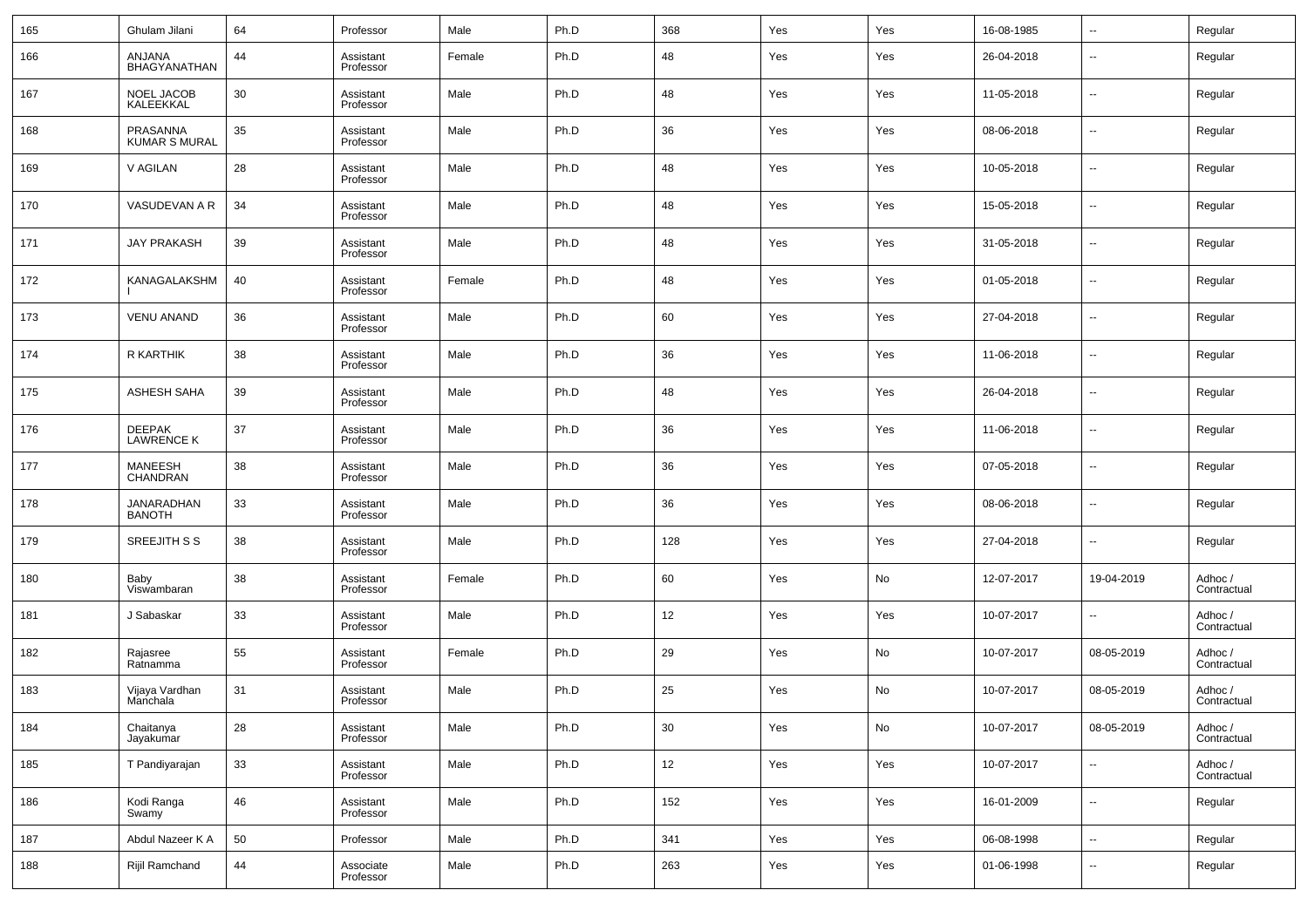| 189 | Raghu C             | 47 | Associate<br>Professor | Male   | Ph.D   | 197 | Yes | Yes | 13-12-2006 | $\ddotsc$                | Regular |
|-----|---------------------|----|------------------------|--------|--------|-----|-----|-----|------------|--------------------------|---------|
| 190 | Kasthurba A K       | 53 | Professor              | Female | Ph.D   | 385 | Yes | Yes | 10-05-1990 | $\overline{\phantom{a}}$ | Regular |
| 191 | P Arun              | 38 | Associate<br>Professor | Male   | Ph.D   | 100 | Yes | Yes | 18-06-2010 | $\overline{\phantom{a}}$ | Regular |
| 192 | Pramada S K         | 46 | Assistant<br>Professor | Female | Ph.D   | 173 | Yes | Yes | 27-06-2012 | ٠.                       | Regular |
| 193 | Saidalavi Kalady    | 51 | Associate<br>Professor | Male   | Ph.D   | 316 | Yes | Yes | 02-06-1998 | $\overline{\phantom{a}}$ | Regular |
| 194 | N Sandhyarani       | 45 | Professor              | Female | Ph.D   | 226 | Yes | Yes | 26-11-2007 | $\sim$                   | Regular |
| 195 | T K Suresh Babu     | 58 | Professor              | Male   | Ph.D   | 424 | Yes | Yes | 09-05-1990 | $\overline{\phantom{a}}$ | Regular |
| 196 | M D Narayanan       | 58 | Associate<br>Professor | Male   | Ph.D   | 424 | Yes | Yes | 07-07-1983 | $\ddotsc$                | Regular |
| 197 | Raghu C V           | 40 | Assistant<br>Professor | Male   | M.Tech | 219 | Yes | Yes | 02-11-2008 | ٠.                       | Regular |
| 198 | Preetha P           | 45 | Associate<br>Professor | Female | Ph.D   | 270 | Yes | Yes | 11-11-1998 | $\ddotsc$                | Regular |
| 199 | Chandrasekharan     | 56 | Professor              | Male   | Ph.D   | 369 | Yes | Yes | 11-08-2005 | $\sim$                   | Regular |
| 200 | Naseer M A          | 49 | Professor              | Male   | Ph.D   | 324 | Yes | Yes | 14-12-1998 | ÷.                       | Regular |
| 201 | T Jagadeesha        | 52 | Assistant<br>Professor | Male   | Ph.D   | 100 | Yes | Yes | 21-06-2010 | $\overline{\phantom{a}}$ | Regular |
| 202 | Reesha Bharath K    | 41 | Assistant<br>Professor | Female | M.Tech | 162 | Yes | Yes | 03-12-2007 | $\overline{\phantom{a}}$ | Regular |
| 203 | Jayaraj P B         | 40 | Assistant<br>Professor | Male   | Ph.D   | 169 | Yes | Yes | 26-05-2010 | $\sim$                   | Regular |
| 204 | Vari Sivaji Reddy   | 39 | Assistant<br>Professor | Male   | Ph.D   | 152 | Yes | Yes | 23-03-2009 | $\overline{\phantom{a}}$ | Regular |
| 205 | Mohammed Firoz<br>C | 40 | Assistant<br>Professor | Male   | Ph.D   | 191 | Yes | Yes | 28-07-2004 | $\sim$                   | Regular |
| 206 | A P Sudheer         | 47 | Assistant<br>Professor | Male   | Ph.D   | 255 | Yes | Yes | 11-03-2005 | $\overline{\phantom{a}}$ | Regular |
| 207 | J Sudhakumar        | 60 | Professor              | Male   | Ph.D   | 454 | Yes | Yes | 04-08-1983 | ٠.                       | Regular |
| 208 | A V Babu            | 48 | Professor              | Male   | Ph.D   | 299 | Yes | Yes | 07-07-1998 | ٠.                       | Regular |
| 209 | Ashok S             | 59 | Professor              | Male   | Ph.D   | 373 | Yes | Yes | 28-05-1990 |                          | Regular |
| 210 | Sunil Mathew        | 42 | Assistant<br>Professor | Male   | Ph.D   | 134 | Yes | Yes | 23-04-2010 | $\overline{\phantom{a}}$ | Regular |
| 211 | Lisa Sreejith       | 50 | Professor              | Female | Ph.D   | 245 | Yes | Yes | 02-01-2001 | $\overline{\phantom{a}}$ | Regular |
| 212 | P B Dhanish         | 54 | Associate<br>Professor | Male   | Ph.D   | 348 | Yes | Yes | 24-10-2000 | ⊷                        | Regular |
| 213 | Mini Remanan        | 39 | Assistant<br>Professor | Female | Ph.D   | 149 | Yes | Yes | 29-05-2008 | ⊷                        | Regular |
| 214 | Anu Mary Chacko     | 38 | Assistant<br>Professor | Female | Ph.D   | 197 | Yes | Yes | 01-07-2009 | н.                       | Regular |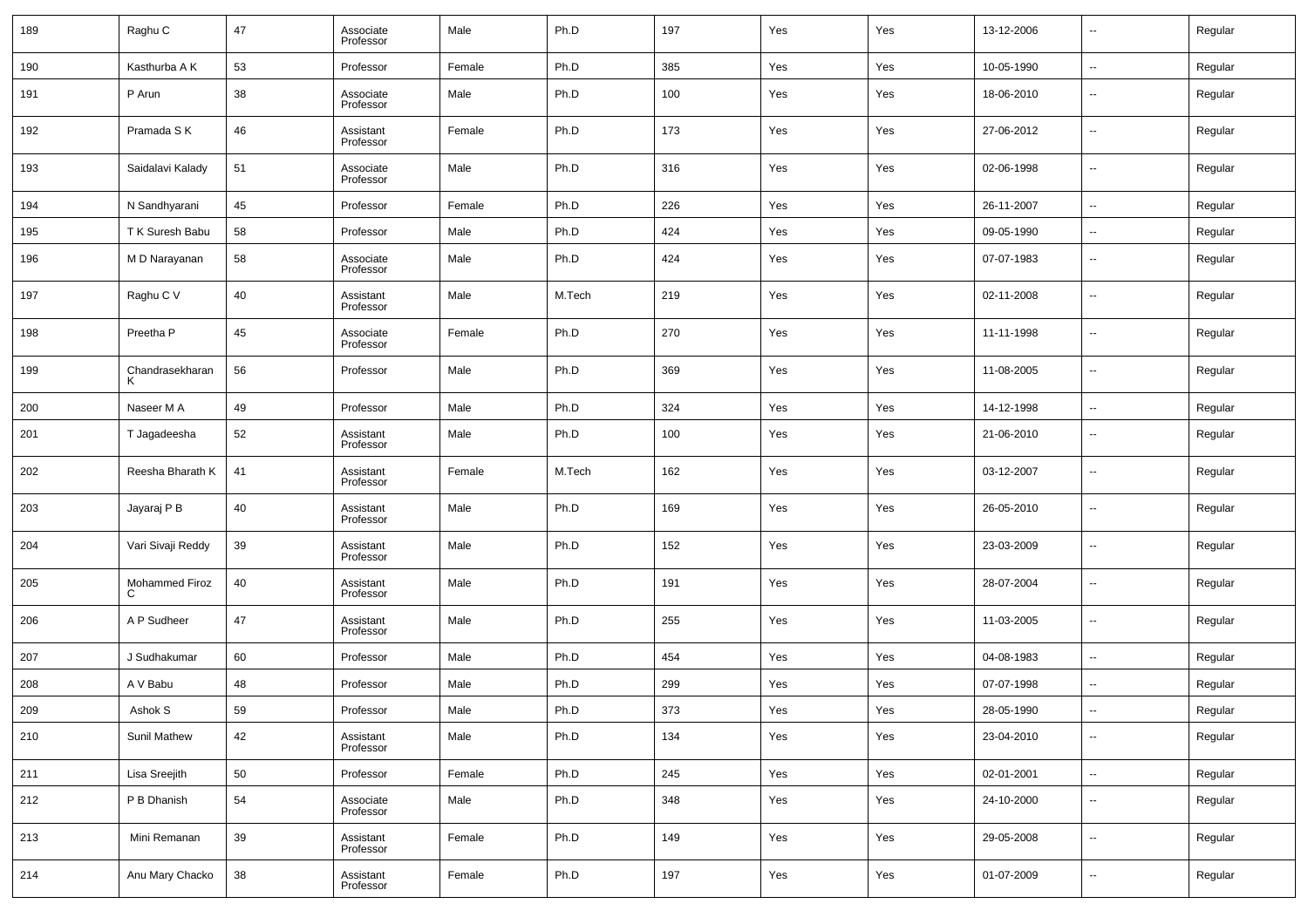| 215 | Saly George                 | 59 | Professor              | Female | Ph.D   | 449 | Yes | Yes | 05-06-1984 | $\overline{\phantom{a}}$     | Regular |
|-----|-----------------------------|----|------------------------|--------|--------|-----|-----|-----|------------|------------------------------|---------|
| 216 | M K Ravi Varma              | 47 | Professor              | Male   | Ph.D   | 191 | Yes | Yes | 24-06-2005 | $\overline{\phantom{a}}$     | Regular |
| 217 | S Chandrakaran              | 60 | Professor              | Male   | Ph.D   | 461 | Yes | Yes | 27-07-1983 | $\overline{\phantom{a}}$     | Regular |
| 218 | Deepthi P P                 | 49 | Professor              | Female | Ph.D   | 323 | Yes | Yes | 02-02-2001 | $\overline{\phantom{a}}$     | Regular |
| 219 | Ananthakrishnan             | 58 | Associate<br>Professor | Male   | M.Tech | 430 | Yes | Yes | 30-07-1985 | $\overline{\phantom{a}}$     | Regular |
| 220 | Sunitha M S                 | 48 | Professor              | Female | Ph.D   | 247 | Yes | Yes | 16-11-2000 | $\overline{\phantom{a}}$     | Regular |
| 221 | Lakshmi C                   | 48 | Associate<br>Professor | Female | Ph.D   | 221 | Yes | Yes | 21-01-2009 | $\overline{\phantom{a}}$     | Regular |
| 222 | A Shaija                    | 57 | Professor              | Female | Ph.D   | 242 | Yes | Yes | 26-08-1998 | $\overline{\phantom{a}}$     | Regular |
| 223 | A P Shashikala              | 61 | Professor              | Female | Ph.D   | 473 | Yes | Yes | 16-08-1983 | $\overline{\phantom{a}}$     | Regular |
| 224 | Jayakumar E P               | 39 | Assistant<br>Professor | Male   | Ph.D   | 172 | Yes | Yes | 19-04-2010 | $\overline{\phantom{a}}$     | Regular |
| 225 | Abraham T<br>Mathew         | 60 | Professor              | Male   | Ph.D   | 430 | Yes | Yes | 08-07-1985 | $\qquad \qquad \blacksquare$ | Regular |
| 226 | Chithra A V                 | 53 | Associate<br>Professor | Female | Ph.D   | 185 | Yes | Yes | 01-02-2006 | $\overline{\phantom{a}}$     | Regular |
| 227 | G Unnikrishnan              | 55 | Professor              | Male   | Ph.D   | 269 | Yes | Yes | 30-10-2000 | $\overline{\phantom{a}}$     | Regular |
| 228 | R Manu                      | 44 | Associate<br>Professor | Male   | Ph.D   | 245 | Yes | Yes | 06-01-1998 | $\overline{\phantom{a}}$     | Regular |
| 229 | <b>DEEPTHI BENDI</b>        | 33 | Assistant<br>Professor | Female | Ph.D   | 60  | Yes | Yes | 26-04-2018 | $\overline{\phantom{a}}$     | Regular |
| 230 | <b>SUDEV DAS</b>            | 38 | Assistant<br>Professor | Male   | Ph.D   | 48  | Yes | Yes | 11-05-2018 | $\overline{\phantom{a}}$     | Regular |
| 231 | <b>ARUNKUMAR R</b>          | 33 | Assistant<br>Professor | Male   | Ph.D   | 60  | Yes | Yes | 26-04-2018 | $\overline{\phantom{a}}$     | Regular |
| 232 | ASWATHY EV                  | 30 | Assistant<br>Professor | Female | Ph.D   | 48  | Yes | Yes | 07-05-2018 | $\overline{\phantom{a}}$     | Regular |
| 233 | <b>HIRAN V NATH</b>         | 34 | Assistant<br>Professor | Male   | Ph.D   | 48  | Yes | Yes | 16-05-2018 | $\overline{\phantom{a}}$     | Regular |
| 234 | GOPAKUMAR<br>PATHIRIKKAT    | 33 | Assistant<br>Professor | Male   | Ph.D   | 48  | Yes | Yes | 11-05-2018 | $\overline{\phantom{a}}$     | Regular |
| 235 | <b>NIKHIL</b><br>SASIDHARAN | 34 | Assistant<br>Professor | Male   | Ph.D   | 36  | Yes | Yes | 05-06-2018 | $\overline{\phantom{a}}$     | Regular |
| 236 | GOPI KRISHNA<br>SARAMEKALA  | 31 | Assistant<br>Professor | Male   | Ph.D   | 48  | Yes | Yes | 09-05-2018 | $\overline{\phantom{a}}$     | Regular |
| 237 | <b>MD FIROZ ALI</b>         | 31 | Assistant<br>Professor | Male   | Ph.D   | 48  | Yes | Yes | 08-05-2018 | $\overline{\phantom{a}}$     | Regular |
| 238 | <b>G SRINU</b>              | 33 | Assistant<br>Professor | Male   | Ph.D   | 48  | Yes | Yes | 21-05-2018 | $\overline{\phantom{a}}$     | Regular |
| 239 | SUCHAND<br>SANGEETH C S     | 36 | Assistant<br>Professor | Male   | Ph.D   | 47  | Yes | Yes | 26-04-2018 | $\overline{\phantom{a}}$     | Regular |
| 240 | <b>ASWATHI G</b>            | 31 | Assistant<br>Professor | Female | Ph.D   | 41  | Yes | Yes | 26-04-2018 | $\overline{\phantom{a}}$     | Regular |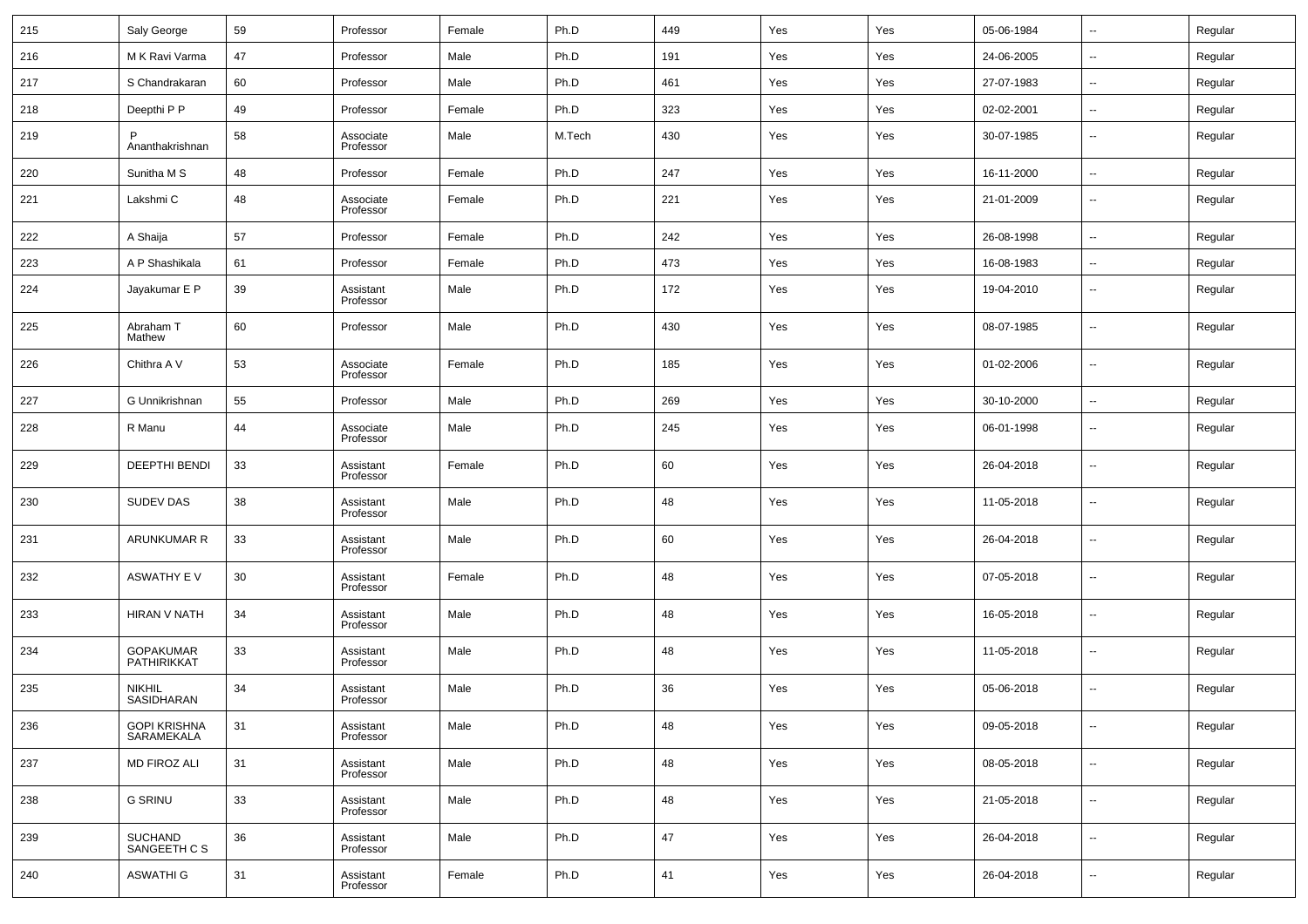| 241 | <b>MINI MOL</b><br><b>MENAMOARAMB</b><br>ATH | 36 | Assistant<br>Professor | Female | Ph.D | 60  | Yes | Yes           | 26-04-2018 | $\overline{\phantom{a}}$ | Regular                |
|-----|----------------------------------------------|----|------------------------|--------|------|-----|-----|---------------|------------|--------------------------|------------------------|
| 242 | <b>ALTHAF S</b>                              | 31 | Assistant<br>Professor | Male   | Ph.D | 70  | Yes | Yes           | 27-04-2018 | $\sim$                   | Regular                |
| 243 | Meena J Panicker                             | 37 | Assistant<br>Professor | Female | Ph.D | 156 | Yes | No            | 10-07-2017 | 08-05-2019               | Adhoc /<br>Contractual |
| 244 | <b>Ahammed Sherief</b>                       | 32 | Assistant<br>Professor | Male   | Ph.D | 12  | Yes | No            | 10-07-2017 | 08-05-2019               | Adhoc /<br>Contractual |
| 245 | Muneer Babu M                                | 38 | Assistant<br>Professor | Male   | Ph.D | 66  | Yes | Yes           | 10-07-2017 | $\sim$                   | Adhoc /<br>Contractual |
| 246 | Priya V K                                    | 30 | Assistant<br>Professor | Female | Ph.D | 36  | Yes | Yes           | 09-07-2018 | $\sim$                   | Adhoc /<br>Contractual |
| 247 | Nayana D                                     | 30 | Assistant<br>Professor | Female | Ph.D | 36  | Yes | Yes           | 17-07-2018 | --                       | Adhoc /<br>Contractual |
| 248 | Narayani M                                   | 30 | Assistant<br>Professor | Female | Ph.D | 36  | Yes | Yes           | 11-07-2018 | --                       | Adhoc /<br>Contractual |
| 249 | Priyatosh Ranjan                             | 30 | Assistant<br>Professor | Male   | Ph.D | 36  | Yes | No            | 30-07-2018 | 08-05-2019               | Adhoc /<br>Contractual |
| 250 | Rajasree T                                   | 30 | Assistant<br>Professor | Female | Ph.D | 36  | Yes | No            | 09-07-2018 | 08-05-2019               | Adhoc /<br>Contractual |
| 251 | Lisna P C                                    | 30 | Assistant<br>Professor | Female | Ph.D | 12  | Yes | Yes           | 10-07-2018 | --                       | Adhoc /<br>Contractual |
| 252 | Dhanya Mol M V                               | 29 | Assistant<br>Professor | Female | Ph.D | 12  | Yes | Yes           | 10-07-2018 | $\overline{\phantom{a}}$ | Adhoc /<br>Contractual |
| 253 | Shreelakshmi M P                             | 30 | Assistant<br>Professor | Female | Ph.D | 24  | Yes | Yes           | 10-07-2018 | $\sim$                   | Adhoc/<br>Contractual  |
| 254 | Tarakanth Kobaku                             | 30 | Assistant<br>Professor | Male   | Ph.D | 36  | Yes | Yes           | 10-07-2018 | $\sim$                   | Adhoc/<br>Contractual  |
| 255 | Sreekumar M                                  | 30 | Assistant<br>Professor | Male   | Ph.D | 48  | Yes | No            | 10-07-2018 | 08-05-2019               | Adhoc/<br>Contractual  |
| 256 | Tara G Menon                                 | 29 | Assistant<br>Professor | Female | Ph.D | 48  | Yes | Yes           | 10-07-2018 | $\ddotsc$                | Adhoc/<br>Contractual  |
| 257 | Sivanandhan K                                | 31 | Assistant<br>Professor | Male   | Ph.D | 24  | Yes | No            | 26-12-2018 | 08-05-2019               | Adhoc /<br>Contractual |
| 258 | Zarina P P                                   | 30 | Assistant<br>Professor | Female | Ph.D | 36  | Yes | No            | 10-07-2018 | 08-05-2019               | Adhoc /<br>Contractual |
| 259 | Deepak M                                     | 29 | Assistant<br>Professor | Male   | Ph.D | 24  | Yes | $\mathsf{No}$ | 10-07-2018 | 08-05-2019               | Adhoc /<br>Contractual |
| 260 | Shalin Varghese                              | 36 | Assistant<br>Professor | Female | Ph.D | 56  | Yes | Yes           | 10-07-2018 | $\overline{\phantom{a}}$ | Adhoc /<br>Contractual |
| 261 | Biplab<br>Bhattacharjee                      | 28 | Assistant<br>Professor | Male   | Ph.D | 84  | Yes | No            | 10-07-2018 | 08-05-2019               | Adhoc /<br>Contractual |
| 262 | Soni Joseph                                  | 35 | Assistant<br>Professor | Male   | Ph.D | 36  | Yes | No            | 10-07-2018 | 08-05-2019               | Adhoc /<br>Contractual |
| 263 | Reuben Philip<br>Mathew                      | 32 | Assistant<br>Professor | Male   | Ph.D | 36  | Yes | Yes           | 10-07-2018 | $\ddotsc$                | Adhoc /<br>Contractual |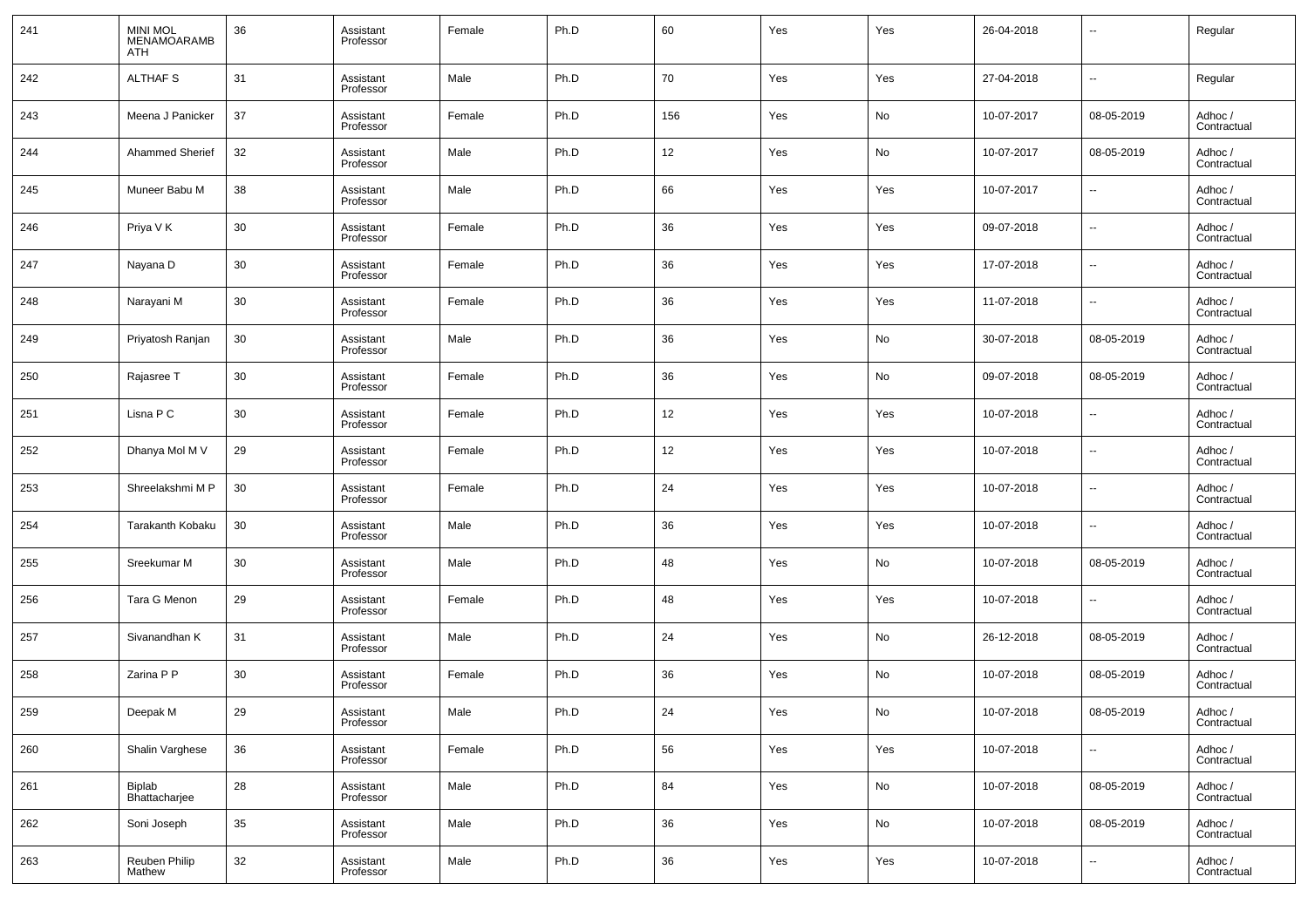| 264 | Sunanda B               | 33 | Assistant<br>Professor | Female | M.Tech | 48 | Yes | No  | 10-07-2018 | 08-05-2019 | Adhoc /<br>Contractual |
|-----|-------------------------|----|------------------------|--------|--------|----|-----|-----|------------|------------|------------------------|
| 265 | Sheethal Rajan          | 30 | Assistant<br>Professor | Female | M.Tech | 48 | Yes | No  | 10-07-2018 | 08-05-2019 | Adhoc /<br>Contractual |
| 266 | Manu V Thampy           | 29 | Assistant<br>Professor | Male   | M.Tech | 48 | Yes | No  | 10-07-2018 | 08-05-2019 | Adhoc /<br>Contractual |
| 267 | Chithira Venu           | 29 | Assistant<br>Professor | Female | M.Tech | 48 | Yes | No  | 10-07-2018 | 08-05-2019 | Adhoc /<br>Contractual |
| 268 | Meghana V S             | 31 | Assistant<br>Professor | Female | M.Tech | 24 | Yes | No  | 10-07-2018 | 08-05-2019 | Adhoc /<br>Contractual |
| 269 | Reva Venu V M           | 29 | Assistant<br>Professor | Female | M.Tech | 24 | Yes | No  | 10-07-2018 | 08-05-2019 | Adhoc /<br>Contractual |
| 270 | Aswini<br>Chemmencherry | 29 | Assistant<br>Professor | Female | M.Tech | 24 | Yes | No  | 10-07-2018 | 08-05-2019 | Adhoc /<br>Contractual |
| 271 | Nidhil M P              | 29 | Assistant<br>Professor | Male   | M.Tech | 24 | Yes | Yes | 10-07-2018 |            | Adhoc /<br>Contractual |
| 272 | Abdul Kareem V          | 33 | Assistant<br>Professor | Male   | M.Tech | 24 | Yes | No  | 10-07-2018 | 09-05-2019 | Adhoc /<br>Contractual |
| 273 | Sreeram M               | 29 | Assistant<br>Professor | Male   | M.Tech | 36 | Yes | No  | 11-07-2018 | 08-05-2019 | Adhoc /<br>Contractual |
| 274 | Rashid Ummer N          | 30 | Assistant<br>Professor | Male   | M.Tech | 36 | Yes | No  | 10-07-2018 | 08-05-2019 | Adhoc /<br>Contractual |
| 275 | Ranjanasree U           | 31 | Assistant<br>Professor | Female | M.Tech | 36 | Yes | No  | 10-07-2018 | 08-05-2019 | Adhoc /<br>Contractual |
| 276 | Rambabu                 | 29 | Assistant<br>Professor | Male   | M.Tech | 48 | Yes | No  | 10-07-2018 | 07-05-2019 | Adhoc /<br>Contractual |
| 277 | Nikhil K M              | 29 | Assistant<br>Professor | Male   | M.Tech | 24 | Yes | No  | 10-07-2018 | 08-05-2019 | Adhoc /<br>Contractual |
| 278 | Sandeep T C             | 29 | Assistant<br>Professor | Male   | M.Tech | 24 | Yes | No  | 10-07-2018 | 08-05-2019 | Adhoc /<br>Contractual |
| 279 | Ebin Mathew             | 29 | Assistant<br>Professor | Male   | M.Tech | 24 | Yes | No  | 10-07-2018 | 08-05-2019 | Adhoc /<br>Contractual |
| 280 | Ranjit B Nair           | 31 | Assistant<br>Professor | Male   | M.Tech | 24 | Yes | No  | 10-07-2018 | 08-05-2019 | Adhoc /<br>Contractual |
| 281 | Hariprasad K N          | 29 | Assistant<br>Professor | Male   | M.Tech | 24 | Yes | No  | 10-07-2018 | 08-05-2019 | Adhoc /<br>Contractual |
| 282 | Saju M                  | 29 | Assistant<br>Professor | Male   | M.Tech | 36 | Yes | No  | 10-07-2018 | 08-05-2019 | Adhoc /<br>Contractual |
| 283 | Mathew Johns            | 29 | Assistant<br>Professor | Male   | M.Tech | 24 | Yes | No  | 10-07-2018 | 08-05-2019 | Adhoc /<br>Contractual |
| 284 | Syam Krishnan R         | 29 | Assistant<br>Professor | Male   | M.Tech | 24 | Yes | No  | 10-07-2018 | 08-05-2019 | Adhoc /<br>Contractual |
| 285 | Anjana Viswanath        | 31 | Assistant<br>Professor | Female | M.Tech | 36 | Yes | No  | 10-07-2018 | 08-05-2019 | Adhoc /<br>Contractual |
| 286 | Irshad KT               | 28 | Assistant<br>Professor | Male   | M.Tech | 35 | Yes | No  | 10-07-2018 | 08-05-2019 | Adhoc /<br>Contractual |